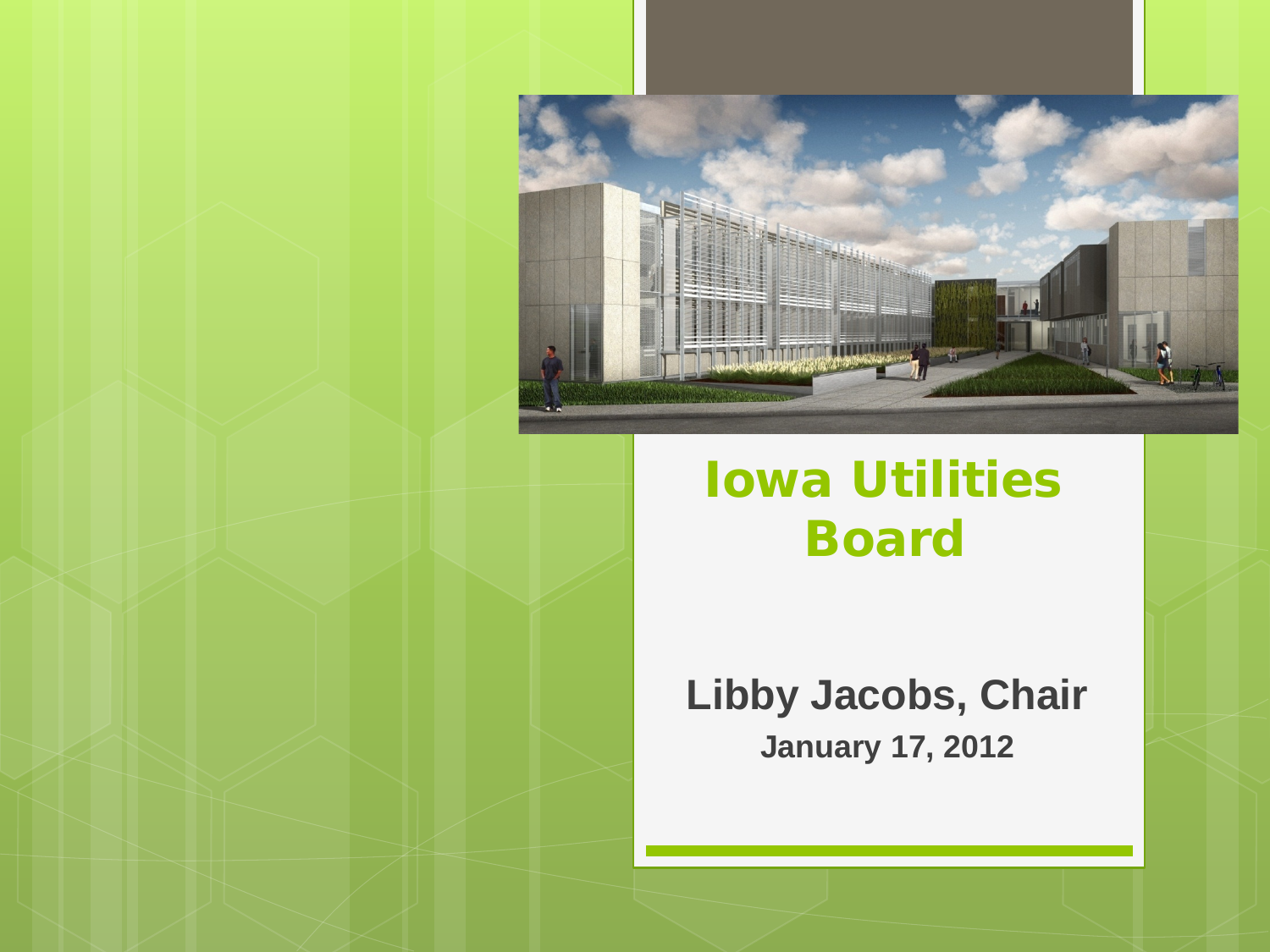### IUB Mission

**The Iowa Utilities Board (IUB) regulates utilities to ensure that reasonably priced, reliable, environmentally responsible, and safe utility services are available to all Iowans.**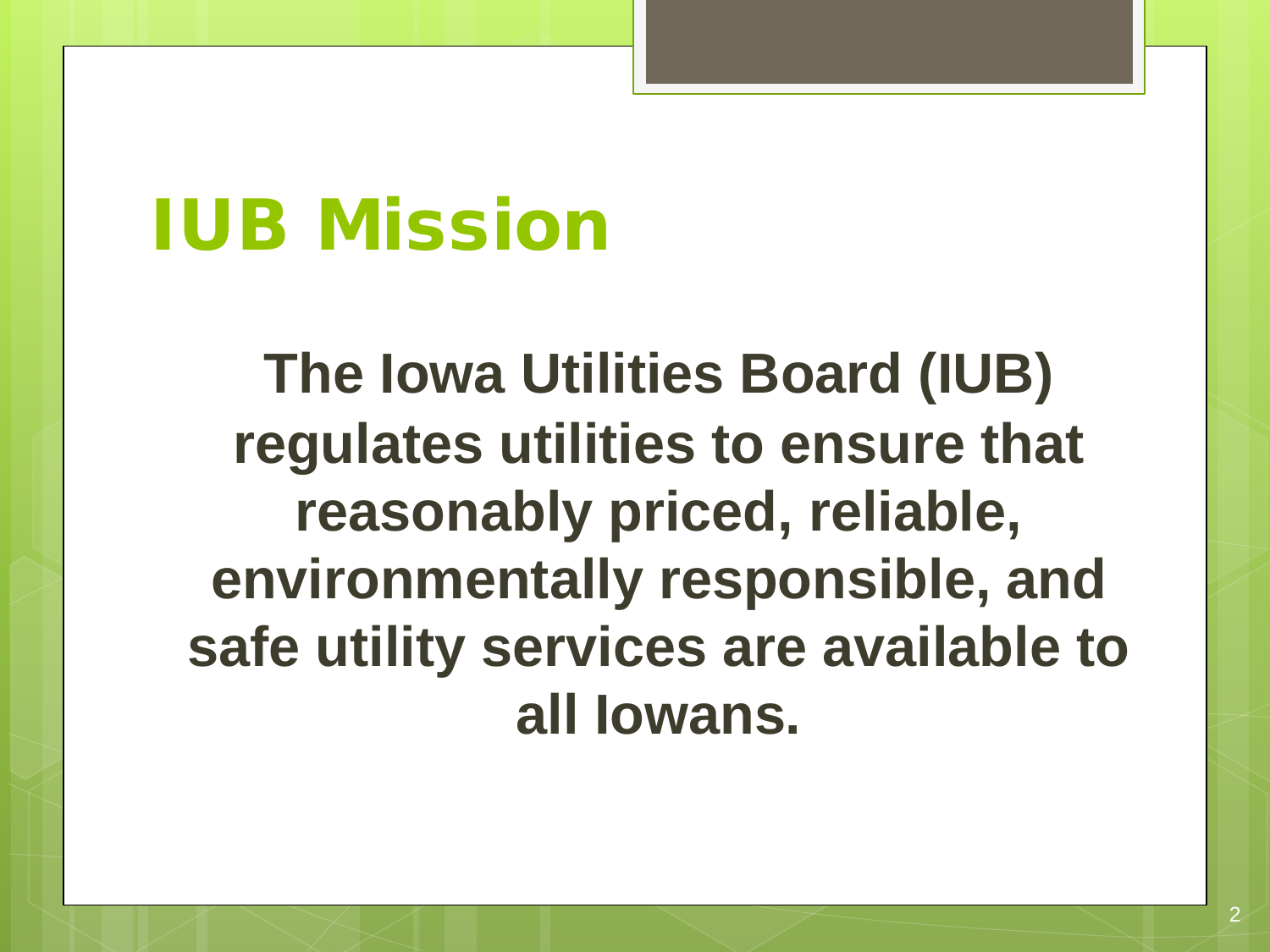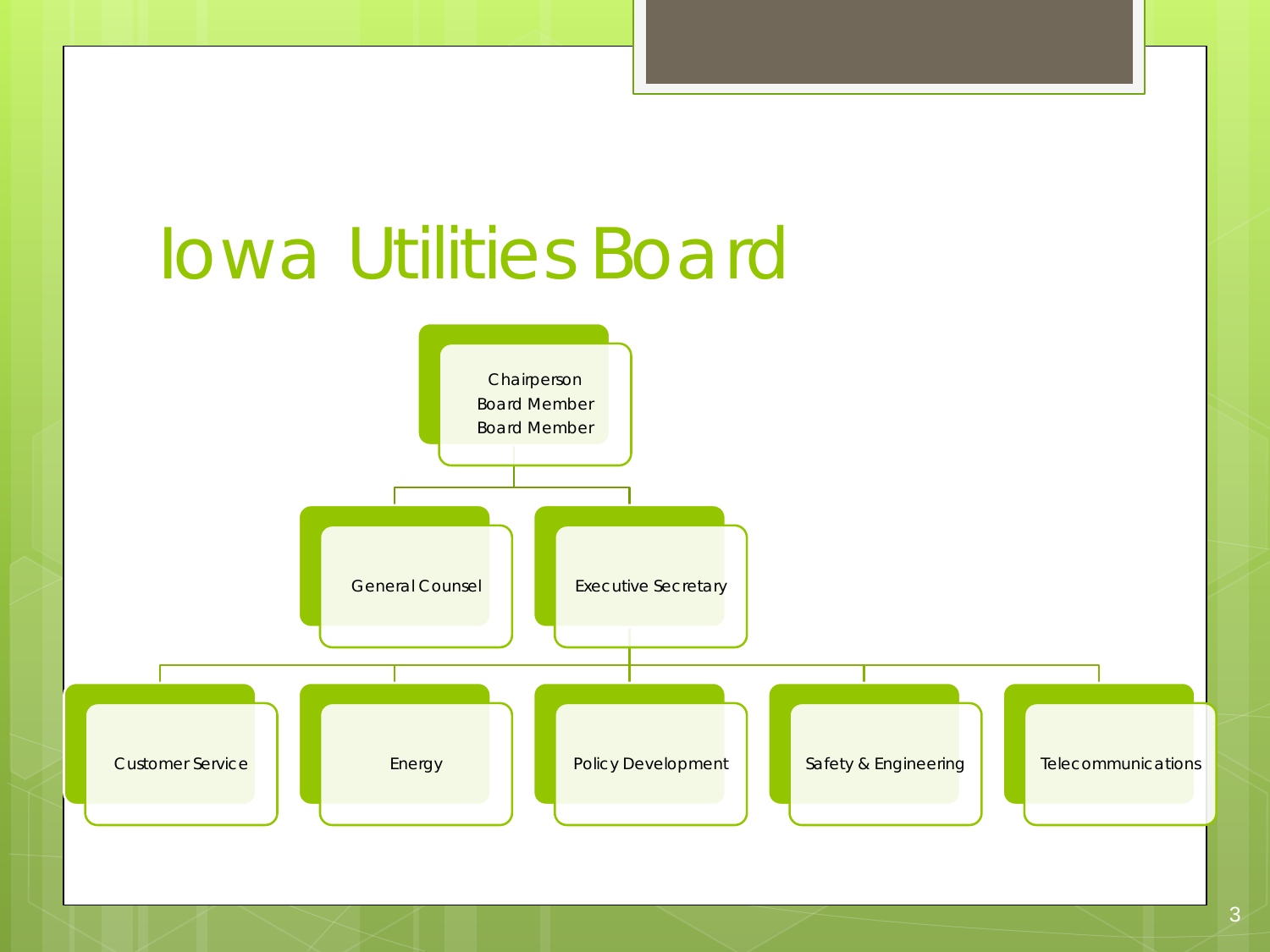## Telecommunications

IUB regulates

 All local exchange carriers (CenturyLink, Windstream, Frontier plus 280 rural and competitive carriers) for local exchange service quality and intrastate access services Long distance and wireless carriers not regulated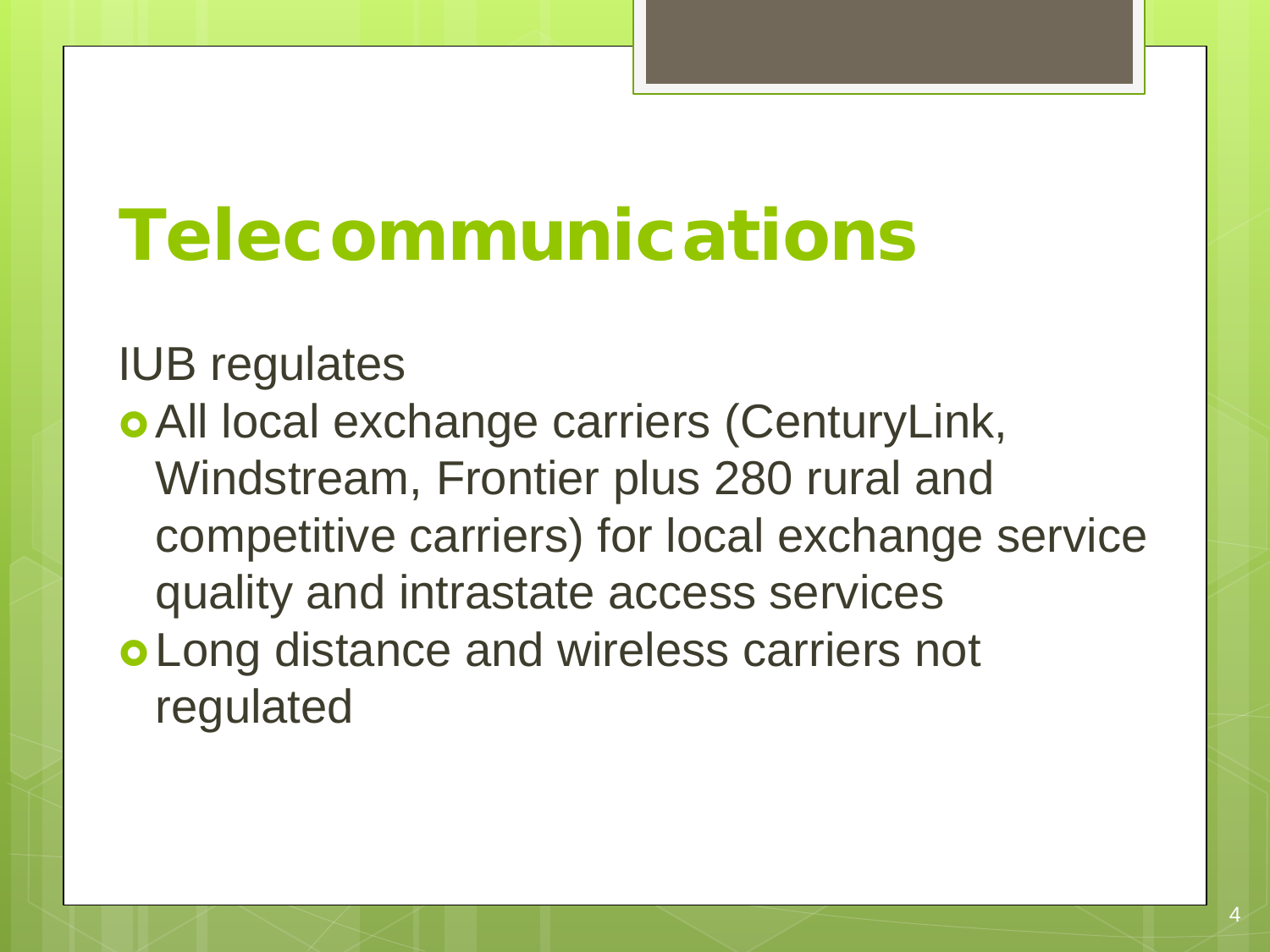### Lifeline and Linkup Programs

**o Link-up** is a plan that reduces telephone connection fees by 50 percent or \$30, whichever is less. **(one-time credit only) Lifeline** is a plan that assists qualified lowincome Iowans by providing a monthly credit of up to \$10 on the local telephone bill (depending on provider). **(monthly credit on the telephone bill)**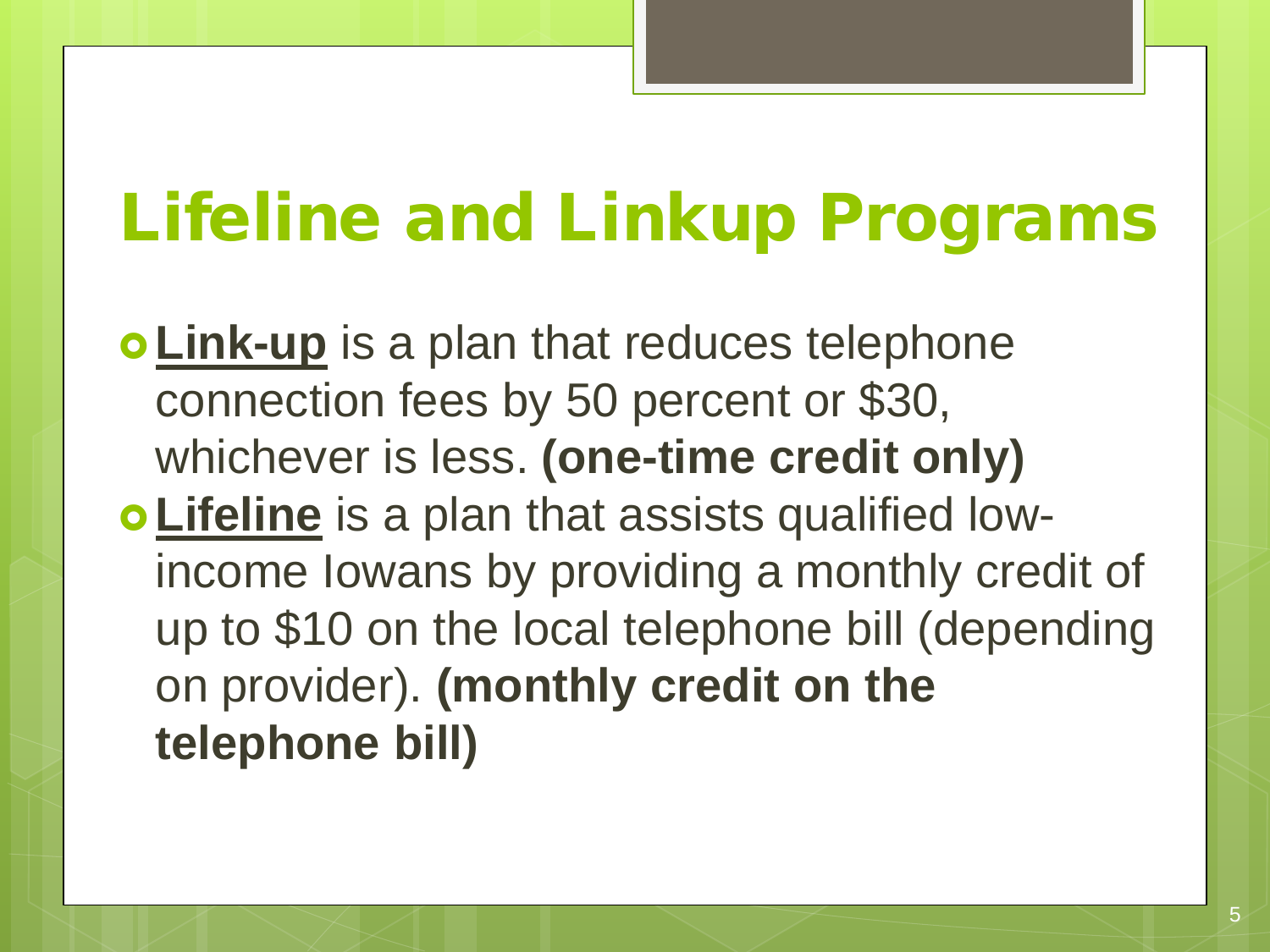## Deaf and Hard of Hearing

- o Relay Iowa IUB administers the telephone relay service which allows deaf and hard of hearing to communicate with the hearing community through a specialized confidential operator
- Equipment Distribution Program IUB administers a voucher program providing up to 95% of the cost of specialized telephone equipment for the deaf, hard-of-hearing, and speech-impaired.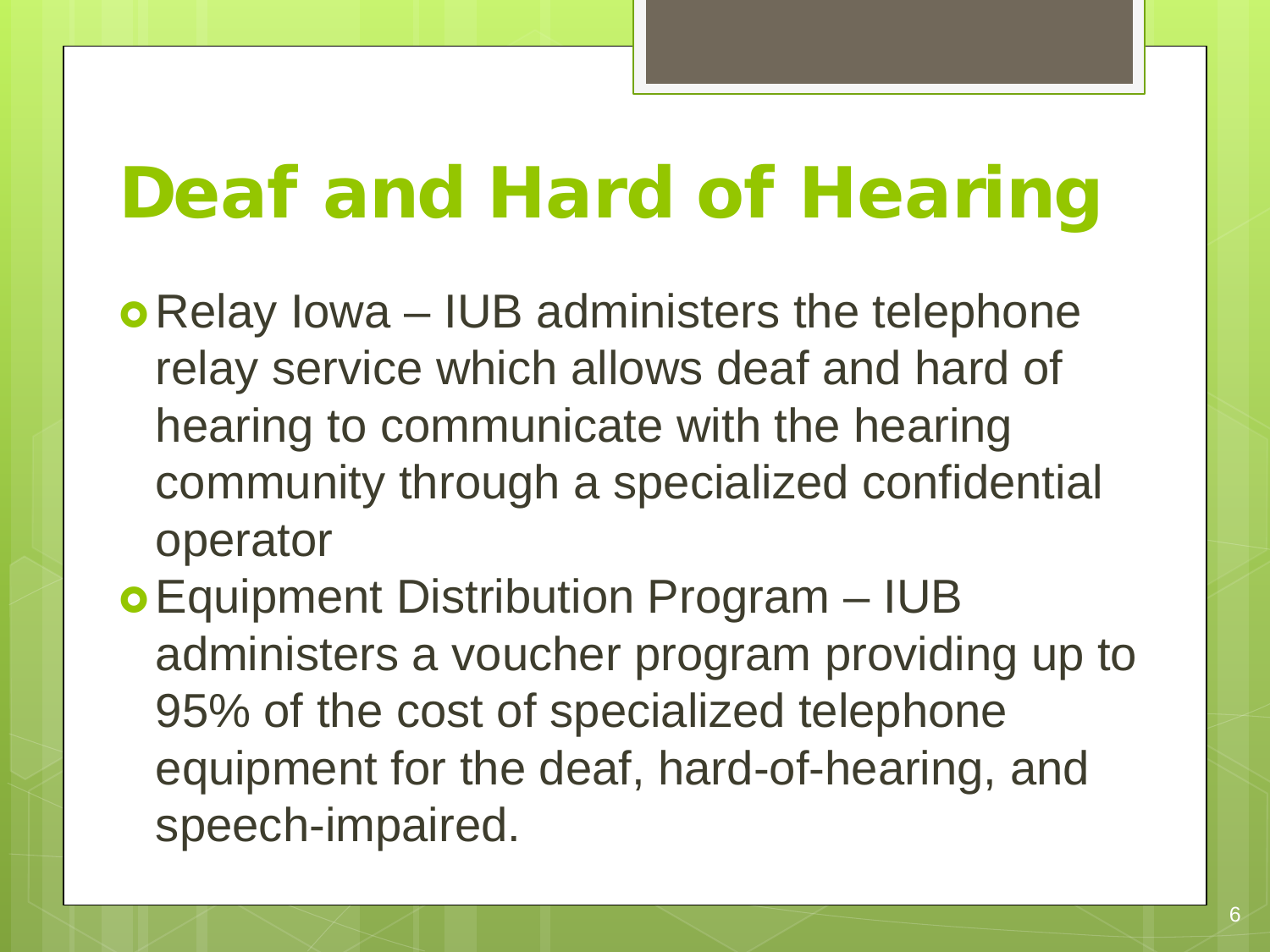### Telecommunications Issues

- **o** More competition, fewer landline subscribers – means less revenue per company
- o 130 phone companies are now competing with the 150 traditional phone companies in Iowa
- o Yet total landline subscribership has fallen from 1.95 million in 2000 to 1.37 million in 2010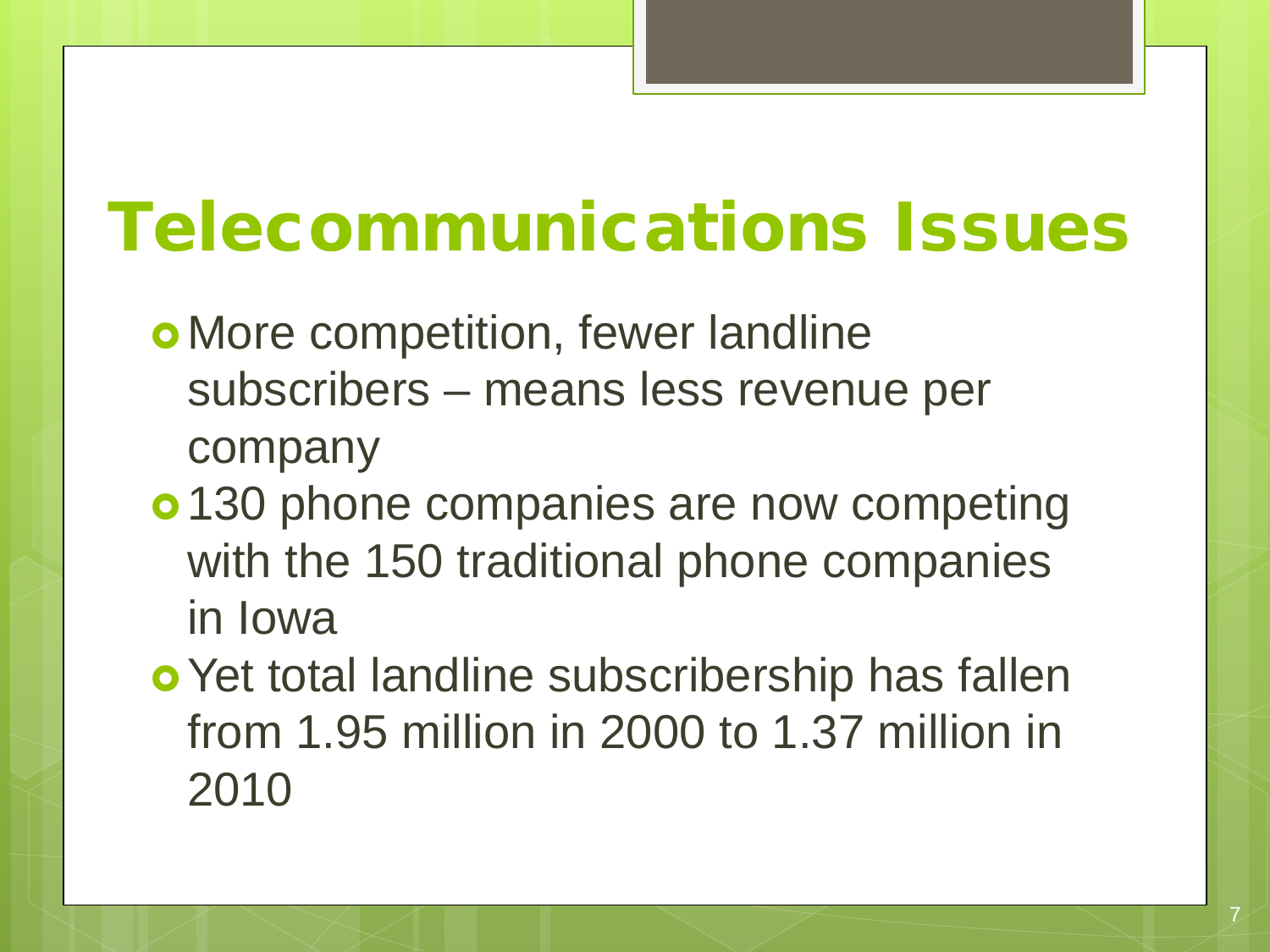#### Telecommunications Issues

- March 2010 FCC released National Broadband Plan (NBP). The NBP is a blueprint for deploying high-speed broadband services to every home in the U.S.
- o The NBP proposed to substantially restructure intercarrier compensation (ICC) and the federal universal service fund (USF) to help deploy broadband services to unserved areas o ICC and USF are major revenue sources to Iowa's rural phone companies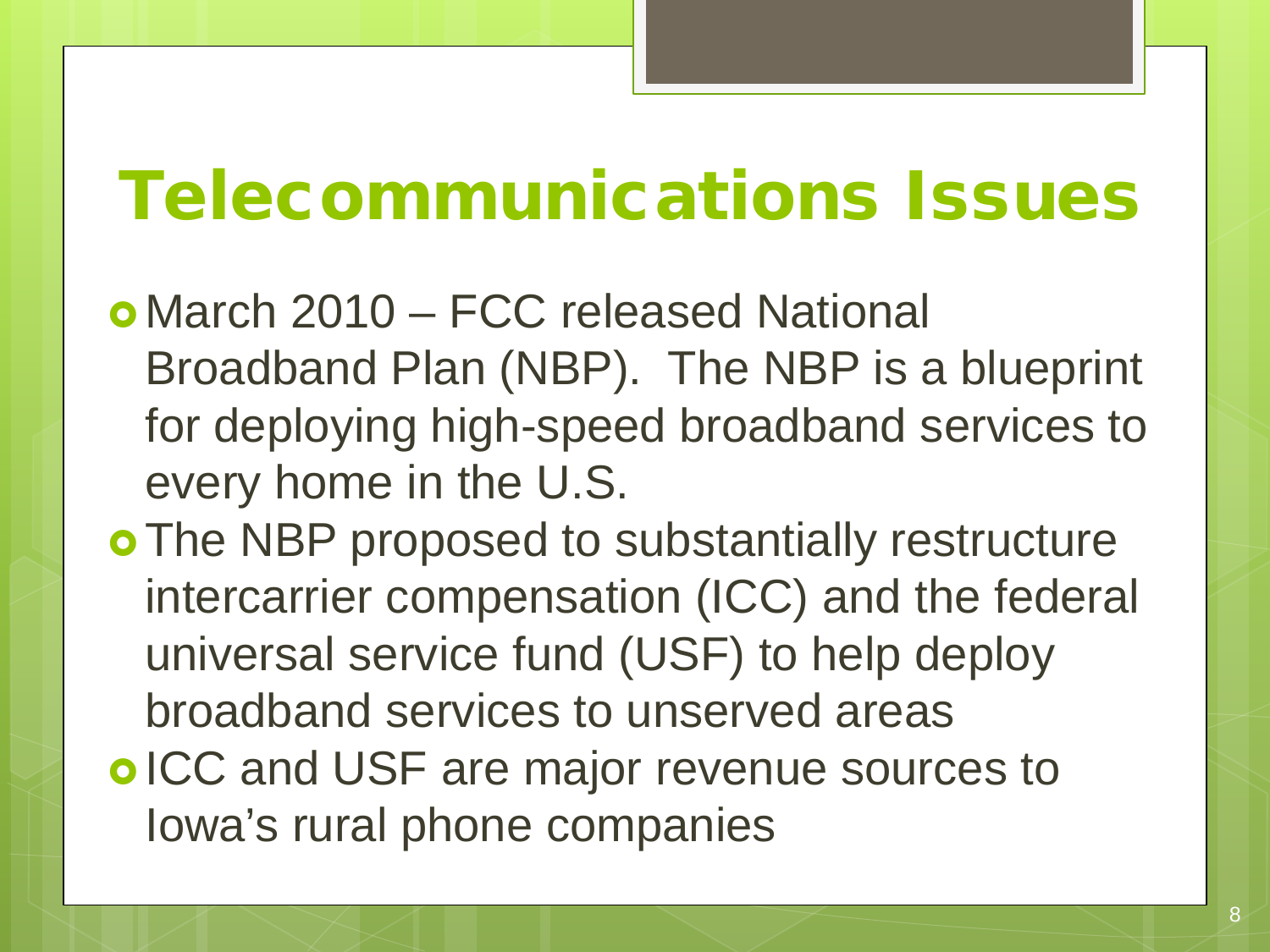#### Telecommunications Issues

- November 2011 FCC Releases ICC/USF Reform Order
- o Order caps most ICC revenues in January 2012 with yearly reductions to \$0.00 by 2020
- o Order caps much of the federal USF at 2010 levels while shifting support from voice to broadband
- o IUB and industry still analyzing impacts of FCC's Reform Order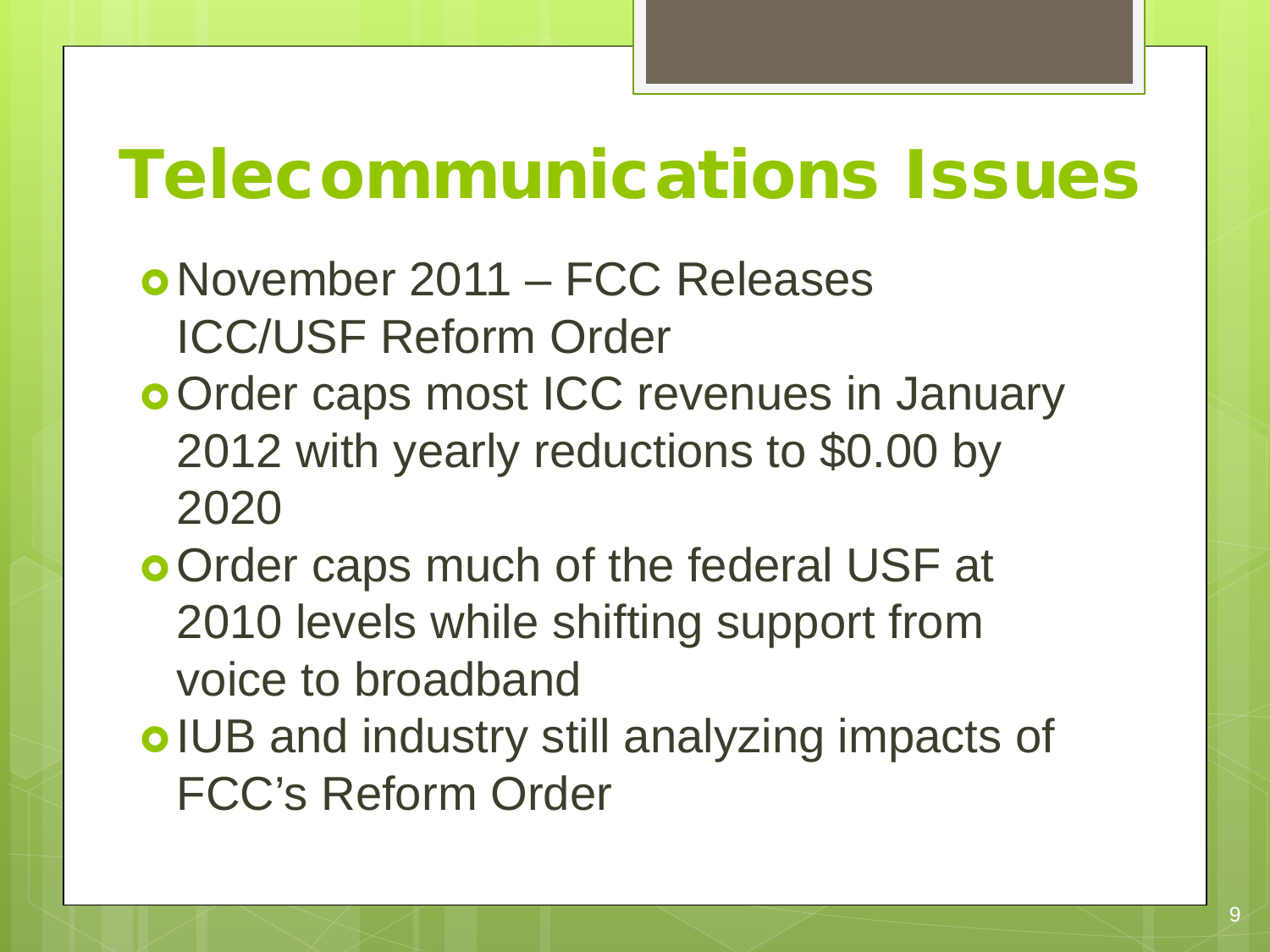#### Electric

IUB regulates

- 2 investor-owned electric utilities (IOU) for rates, service, safety, and disconnection
- 46 rural electric cooperatives (REC) for service, safety, and disconnection. An REC may elect to be rate regulated.
- o 136 municipal electric utilities for safety and disconnection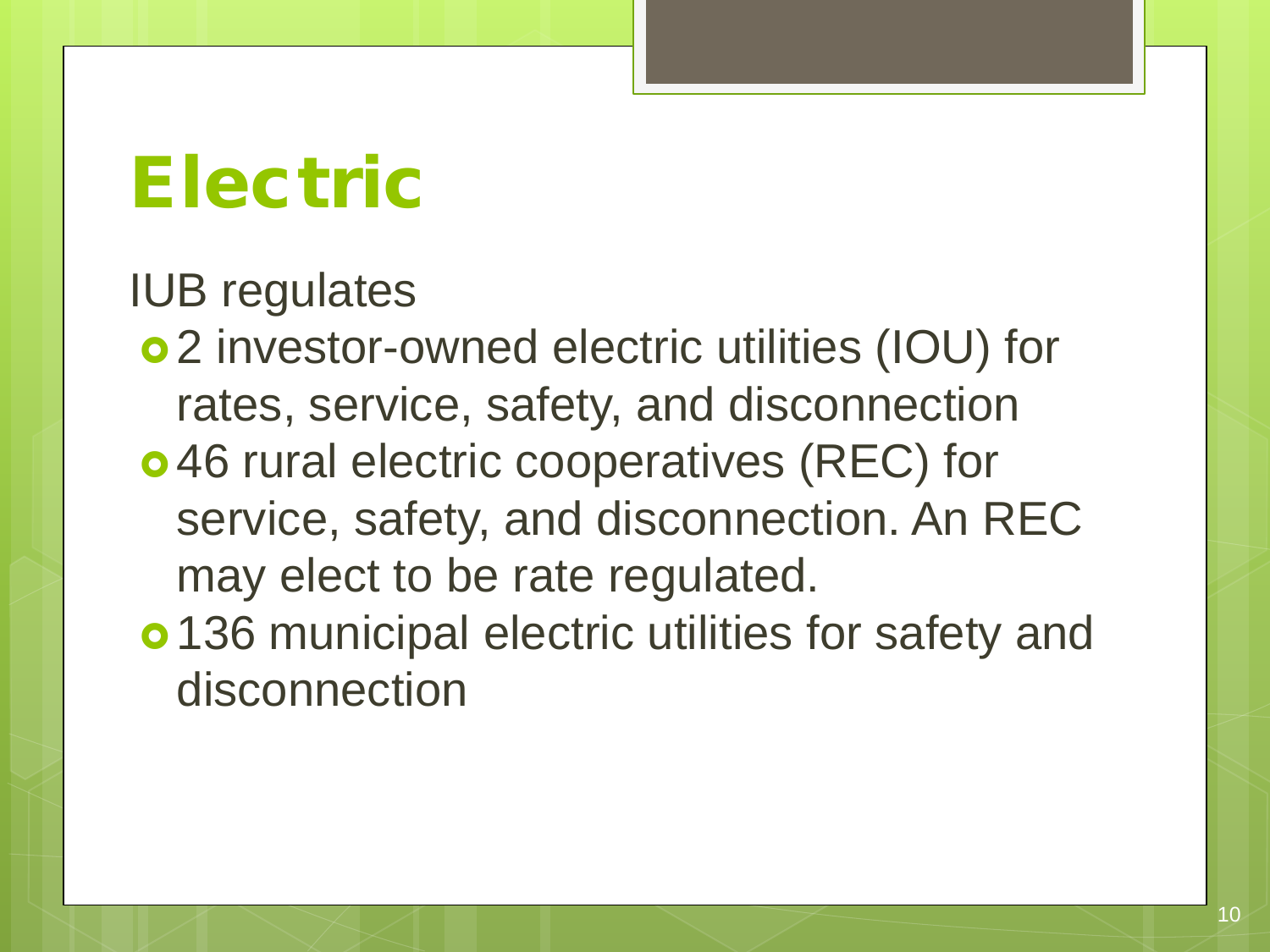### Electric

What we do

Regulate electric rates for IOUs

Certify electric power generation (>25MW)

Grant electric transmission franchises (>69kV)

- **o Review energy efficiency programs**
- **o Review IOU emissions control plans**
- **o** Adopt safety and service requirements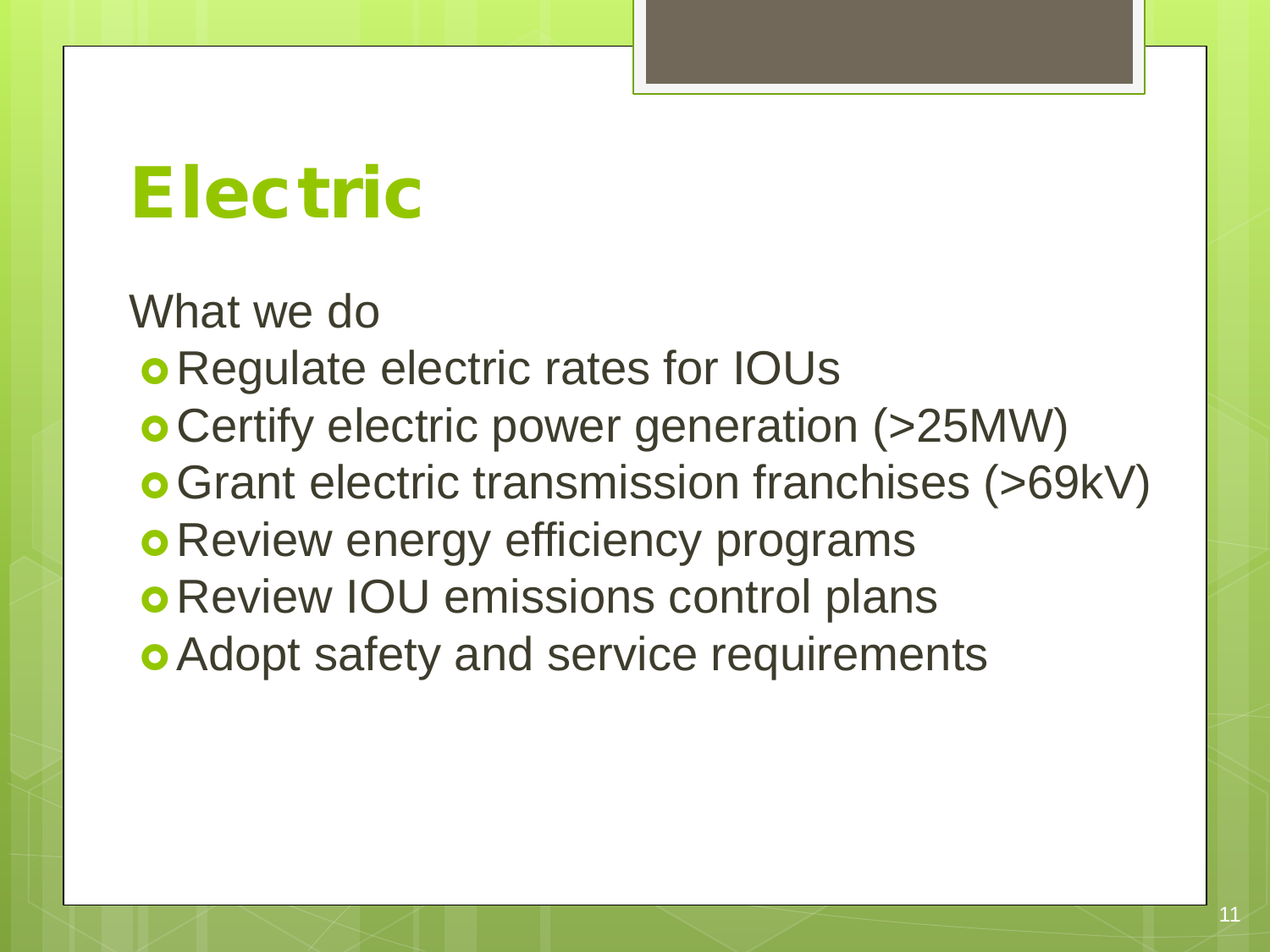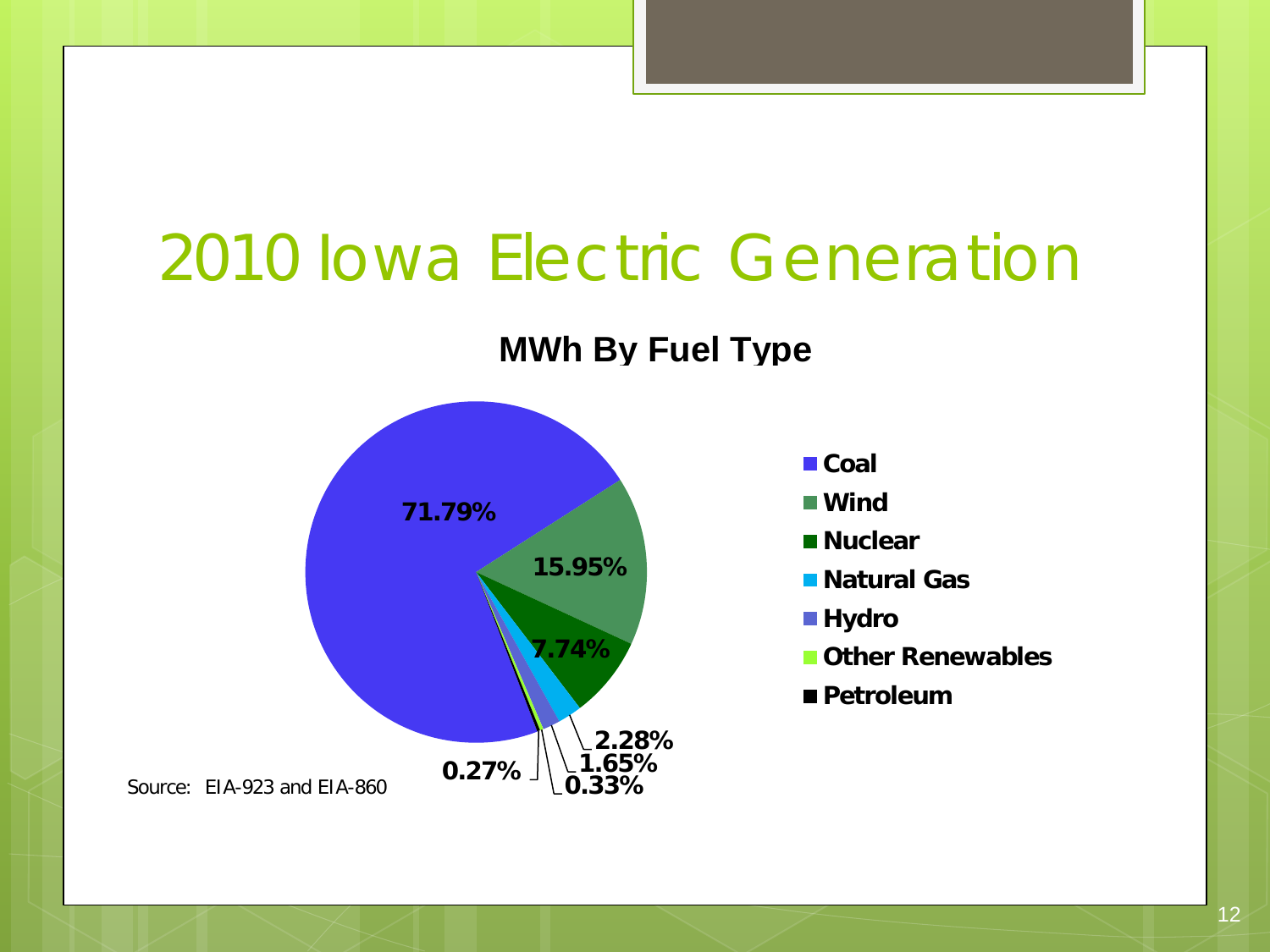#### Iowa Generation Facts

 2010 net generation - 57,508,721 MWh 2010 net wind generation – 9,170,337 MWh **o** 15.9% of total net electricity generation **o** 1<sup>st</sup> in % of electric generation from wind o 2<sup>nd</sup> in installed wind capacity o lowa average retail price of electricity in 2009 -7.37 cents/kWh US average retail price in 2009 – 9.83

cents/kWh

1

Source: http://www.eia.gov/cneaf/electricity/epa/epa\_sprdshts.html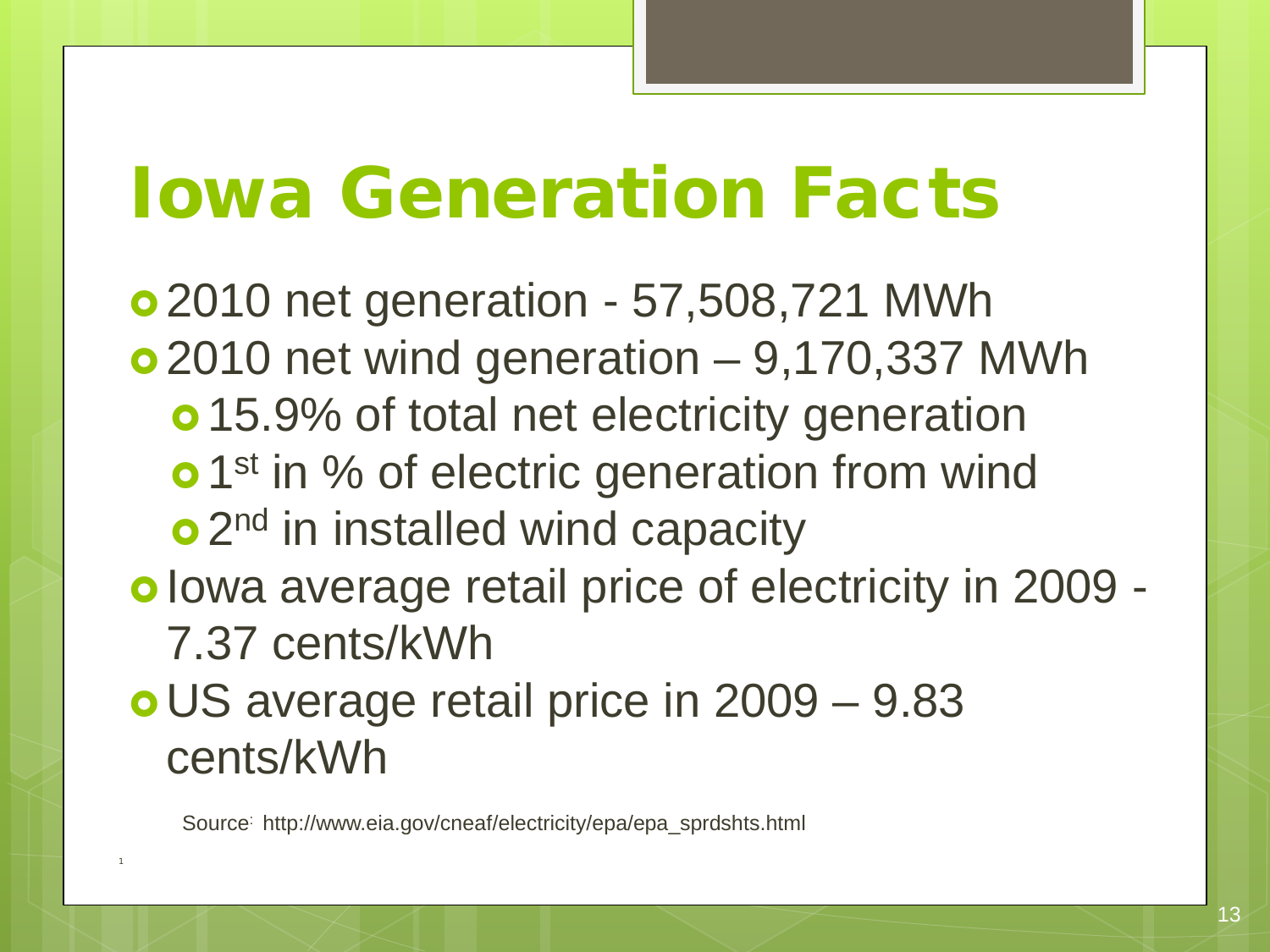### Transmission

**o Transmission is transportation of electricity over** high-voltage lines from generating facilities o IUB approves siting and physical construction **o FERC regulates interstate transmission of** electricity

North American Electric Reliability Corporation

- Certified by FERC as U.S. electric reliability organization
- **o Ensures reliability of bulk power system**
- **o** Works with industry to develop reliability standards
- Files enforcement actions with FERC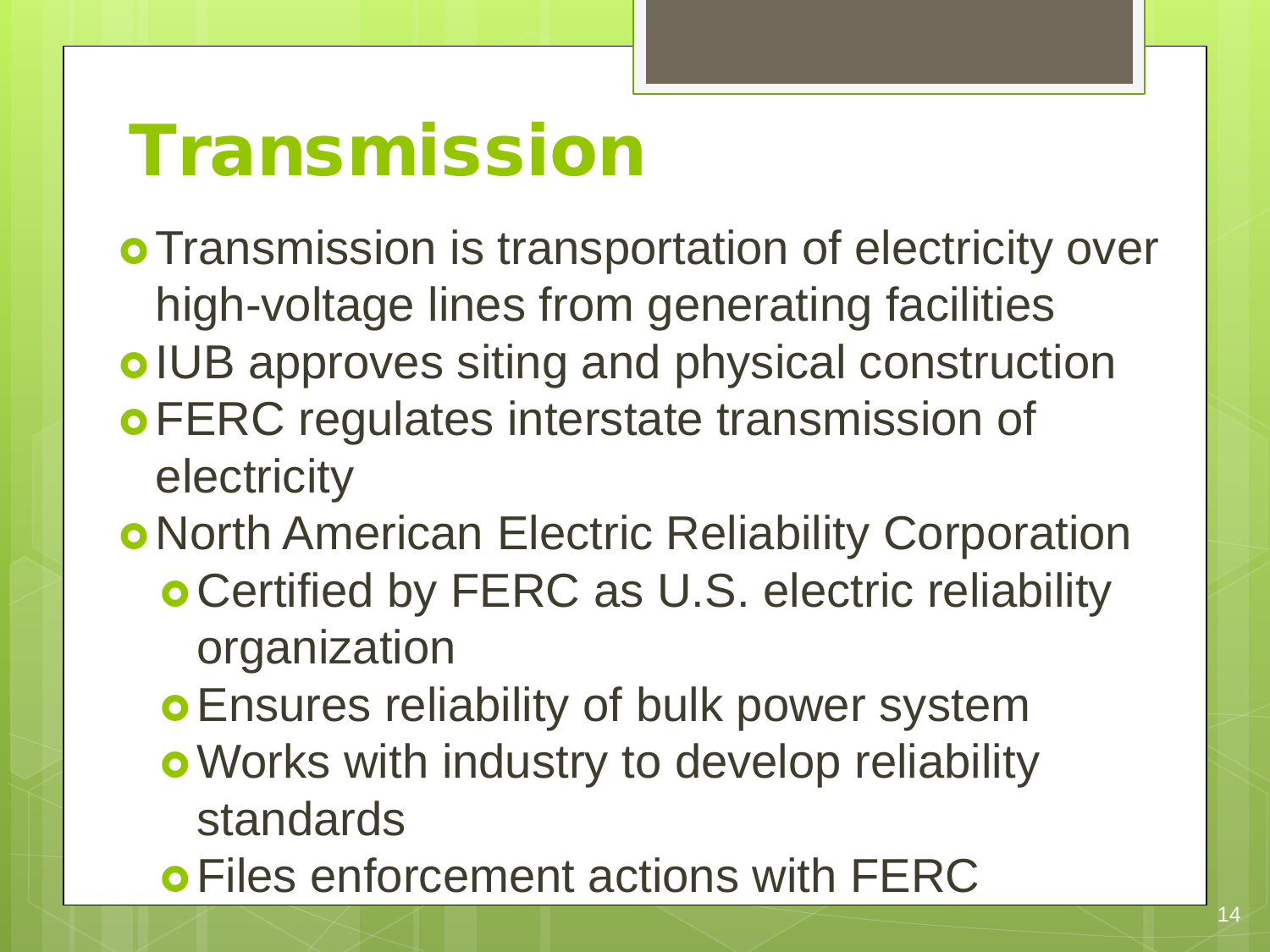# Regional Efforts

 MISO – In 2001 first Regional Transmission Organization. 12 states and 1 Canadian province. Iowa's IOUs are MISO members. o MISO's role

- **o Provide independent transmission system** access
- Deliver improved reliability coordination through efficient market operations
- **o Coordinate regional planning**
- **o Provide price information transparency**
- Organization of MISO states (OMS) State PUC advisory body to MISO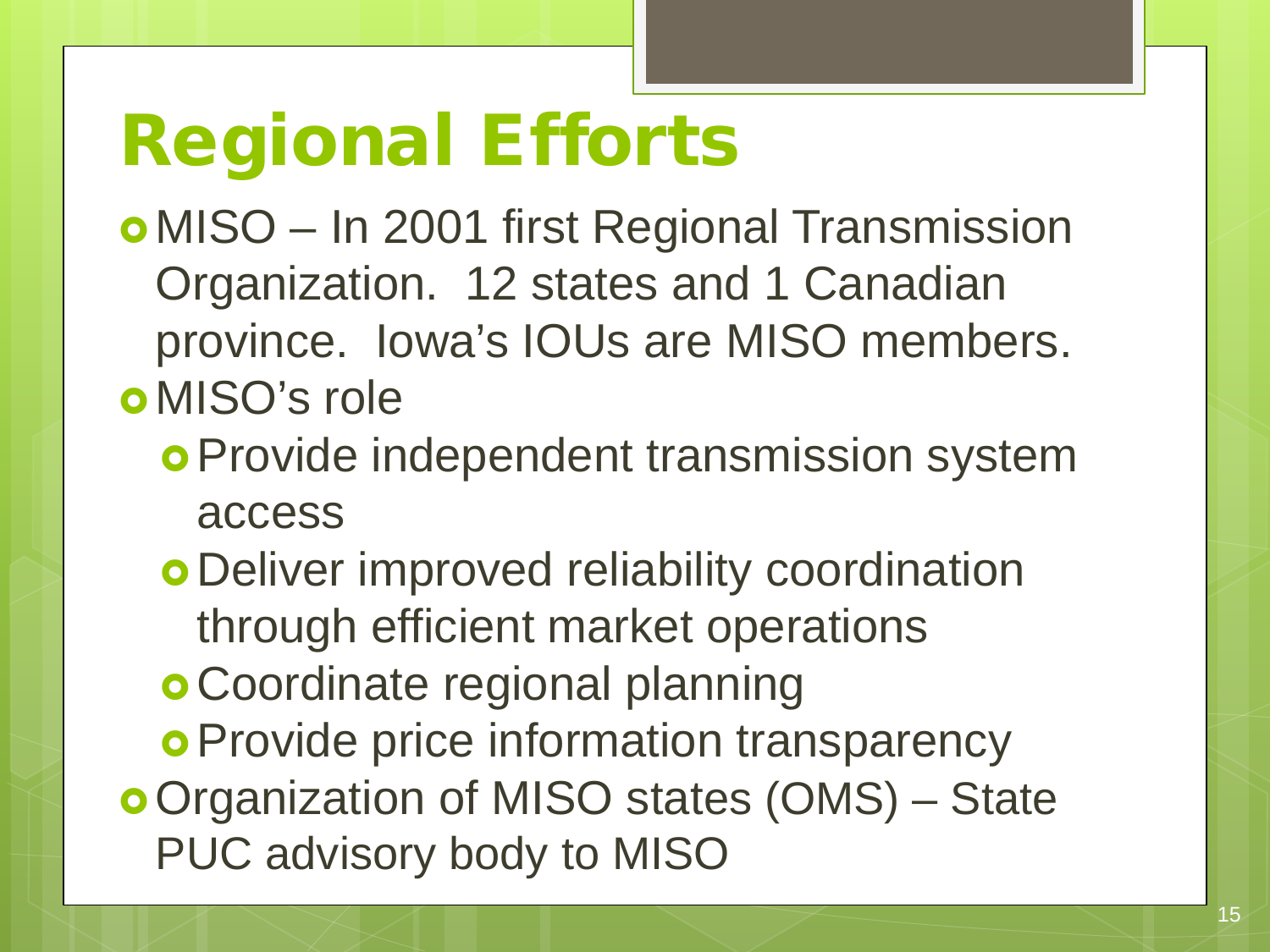# Energy Efficiency

- **o** Reduced peak electricity use by 1,400 MW **o Electricity savings** 
	- o Reduced annual demand by 2.6 million megawatt-hours
	- Enough to power 260,000 average homes for 1 year
- o Natural gas savings
	- **o Reduced growth in annual use by 8 billion** cubic feet
	- **o Enough to heat 95,000 average homes for 1** year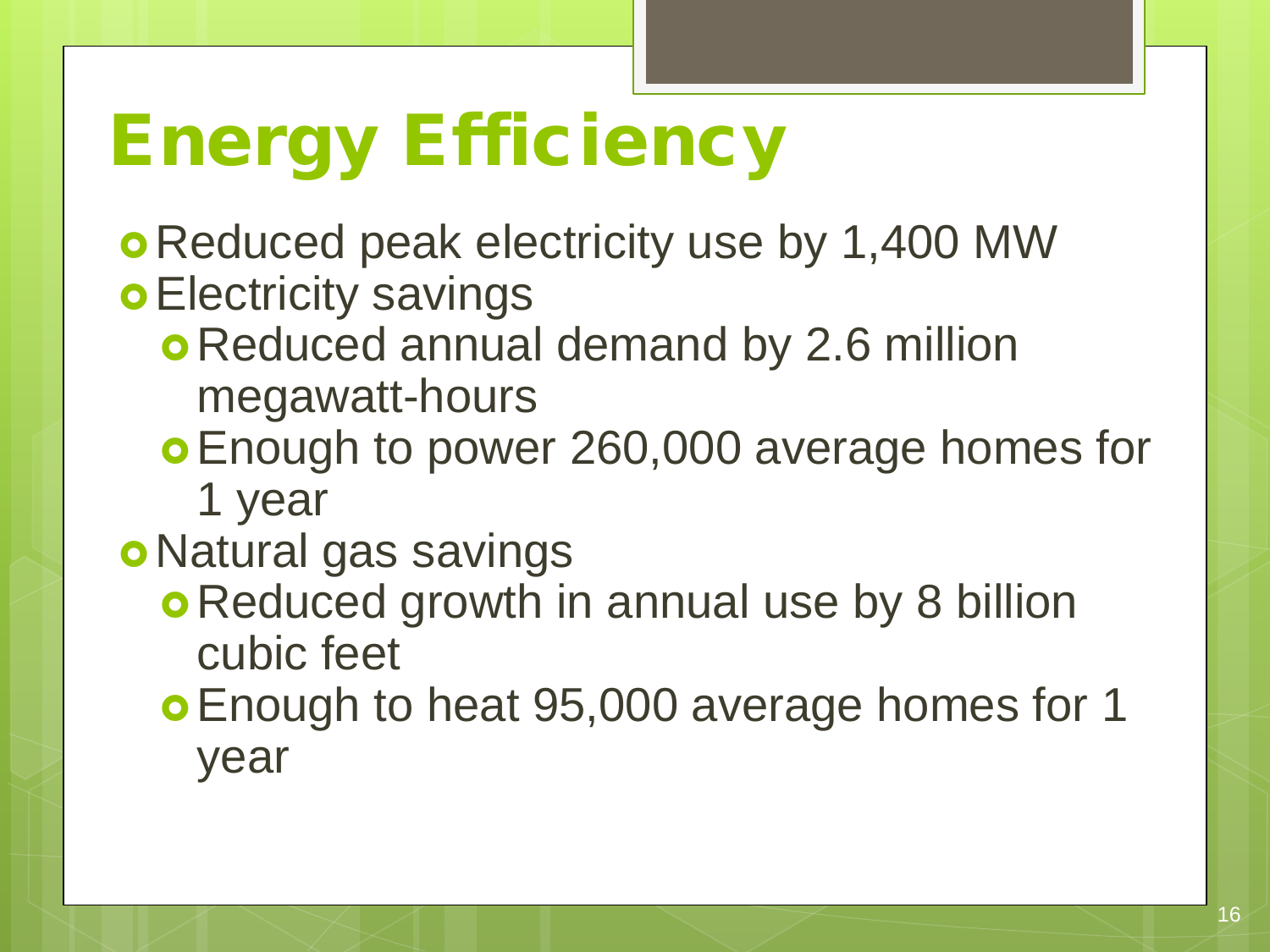#### Electric Issues

- FERC Order 1000 Regional transmission planning and cost allocation
- Proposed EPA requirements and compliance measures
- o NOI on utility coal plant planning
- o NOI on future high voltage transmission projects in Iowa
- Administer rate cases and adjudicate matters before the Board
- Agency planning for possible passage of nuclear bill – staffing and timelines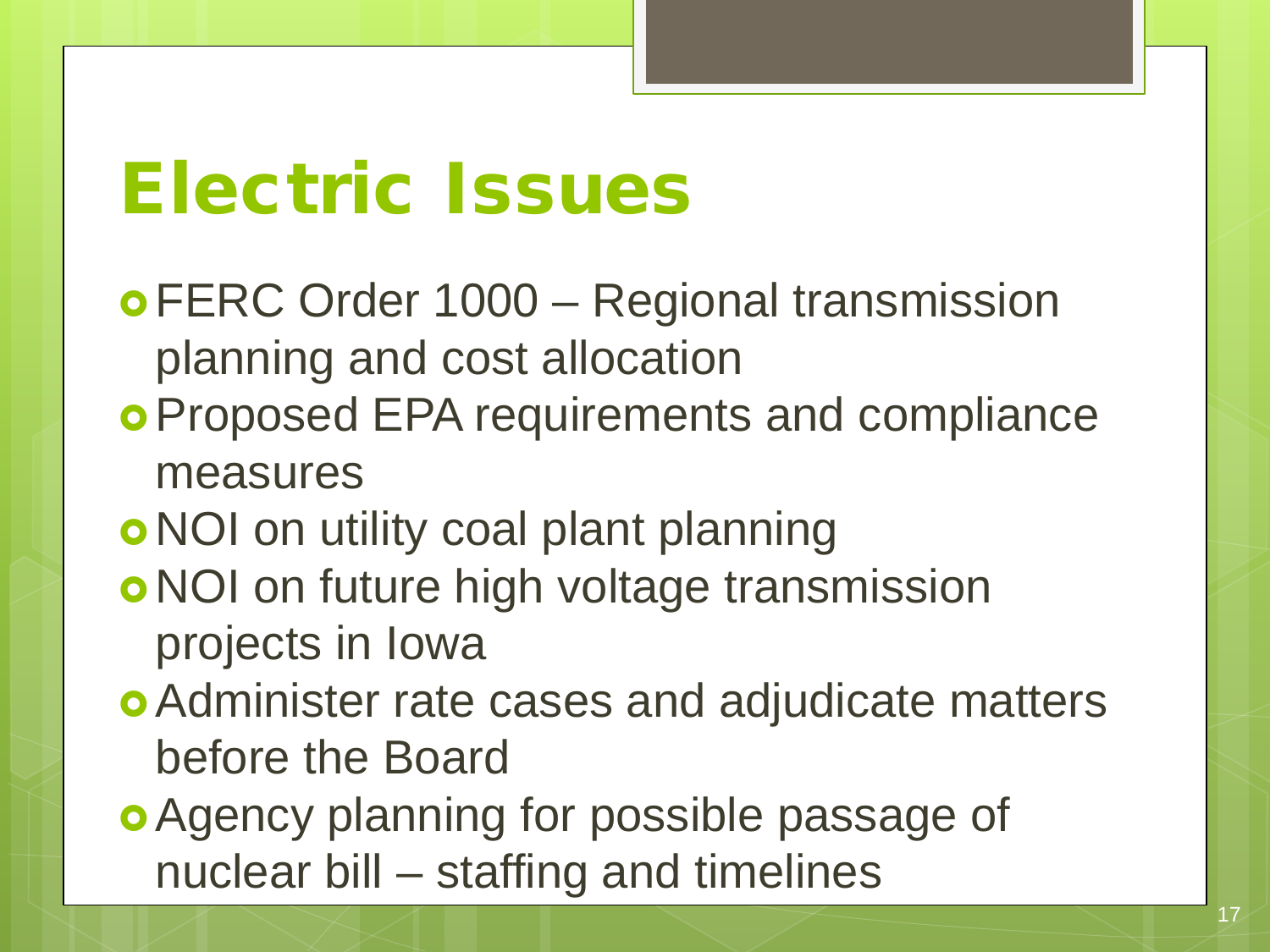### Natural Gas

IUB regulates 4 IOUs, 51 municipal, and 1 rural electric cooperative natural gas utilities. This regulation includes:

- o IOUs for rates, service, safety and engineering standards, and disconnection
- **o** Rural electric cooperatives for service, safety, and disconnection

Municipal utilities for safety and disconnection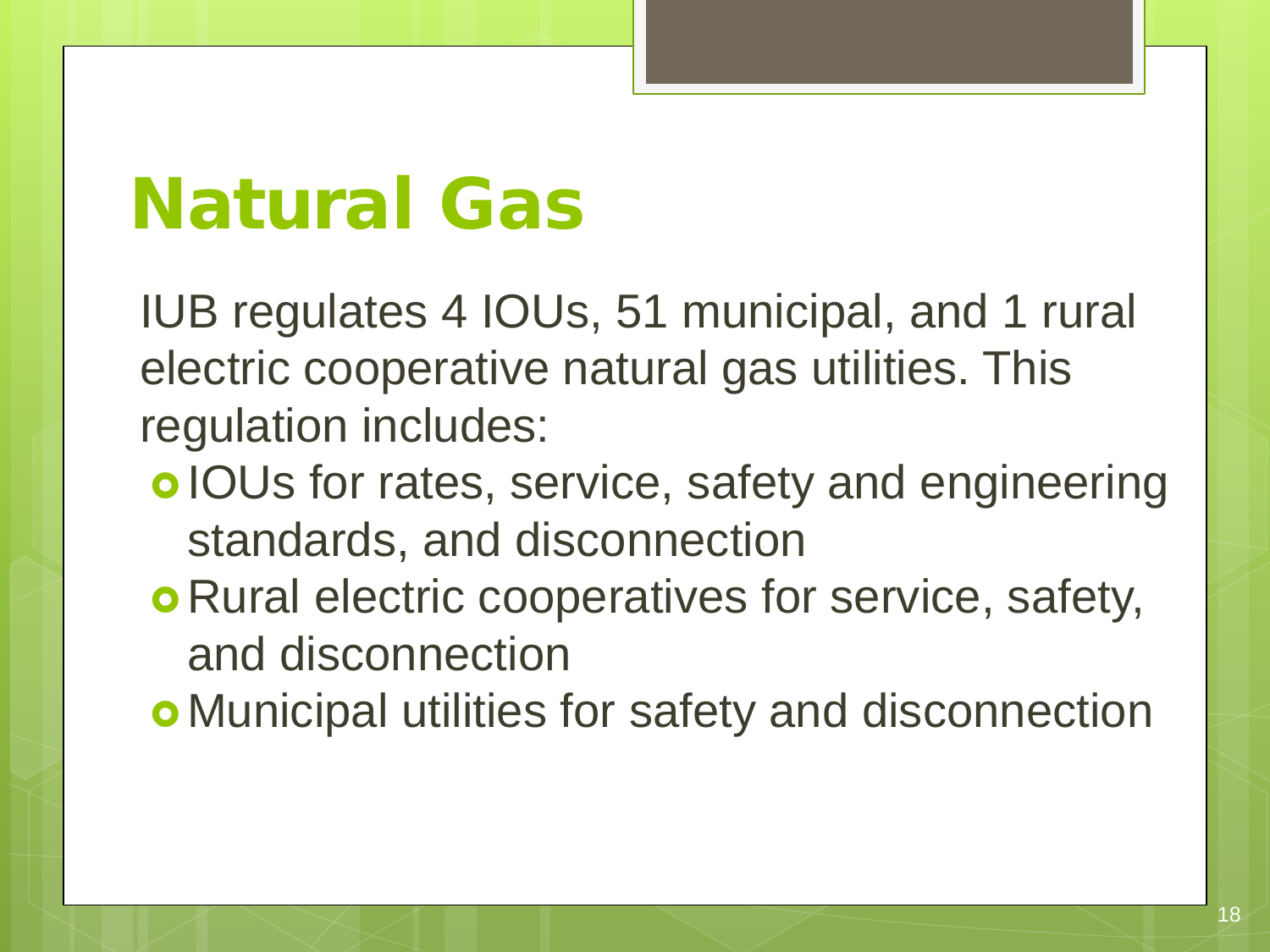## Natural Gas - Commodity

- o The commodity of natural gas is federally deregulated
- **o** Gas prices are currently low compared to several years ago and are projected to stay low in the near term. This is primarily due to the development of shale gas in the U.S.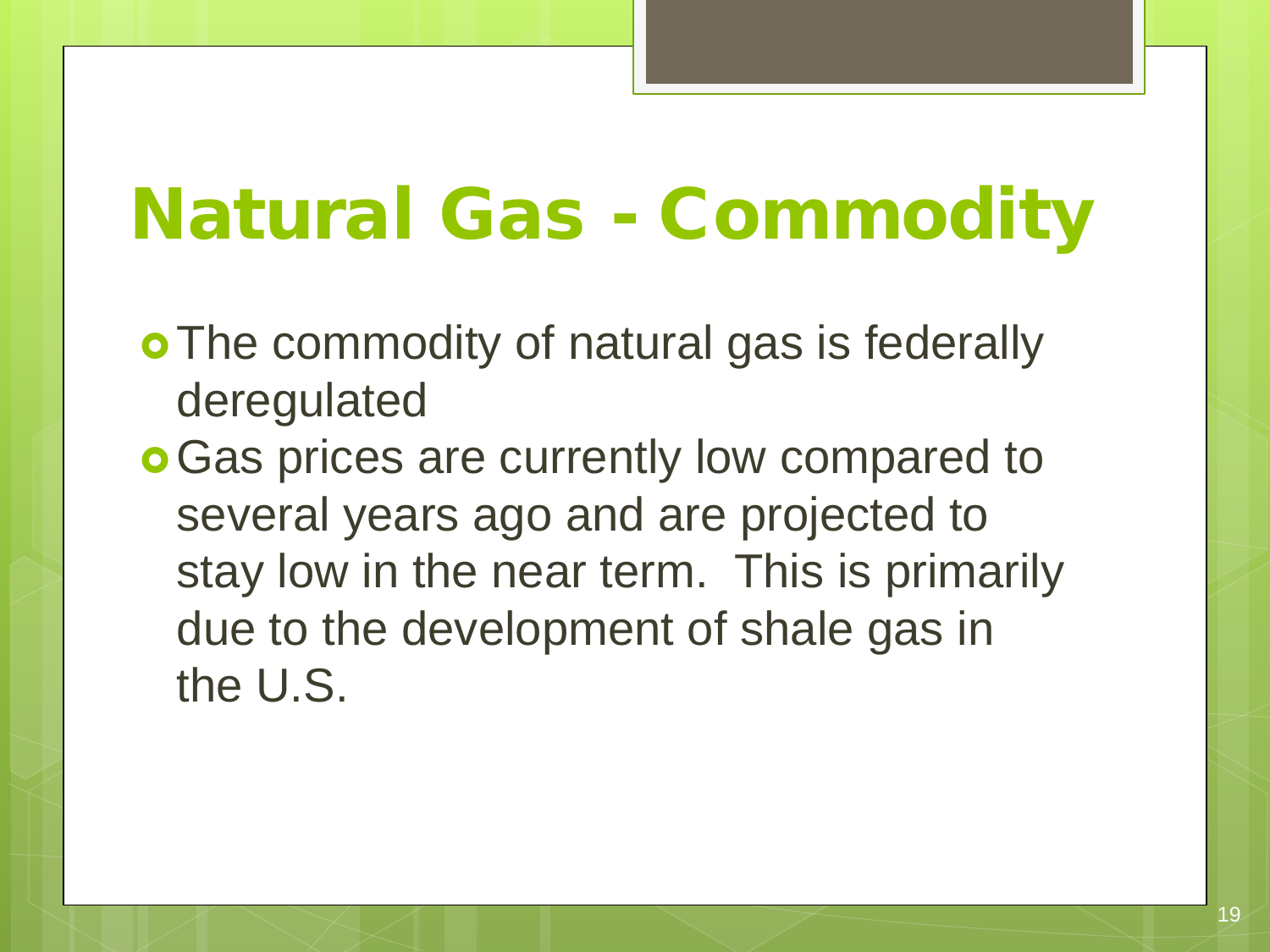#### Natural Gas - Customer Bills

- 75% gas supply charge is unregulated price is set in the marketplace
- 20% basic service charge and delivery charge are regulated by the IUB
- 5% pipeline transport charge is regulated by the Federal Energy Regulatory Commission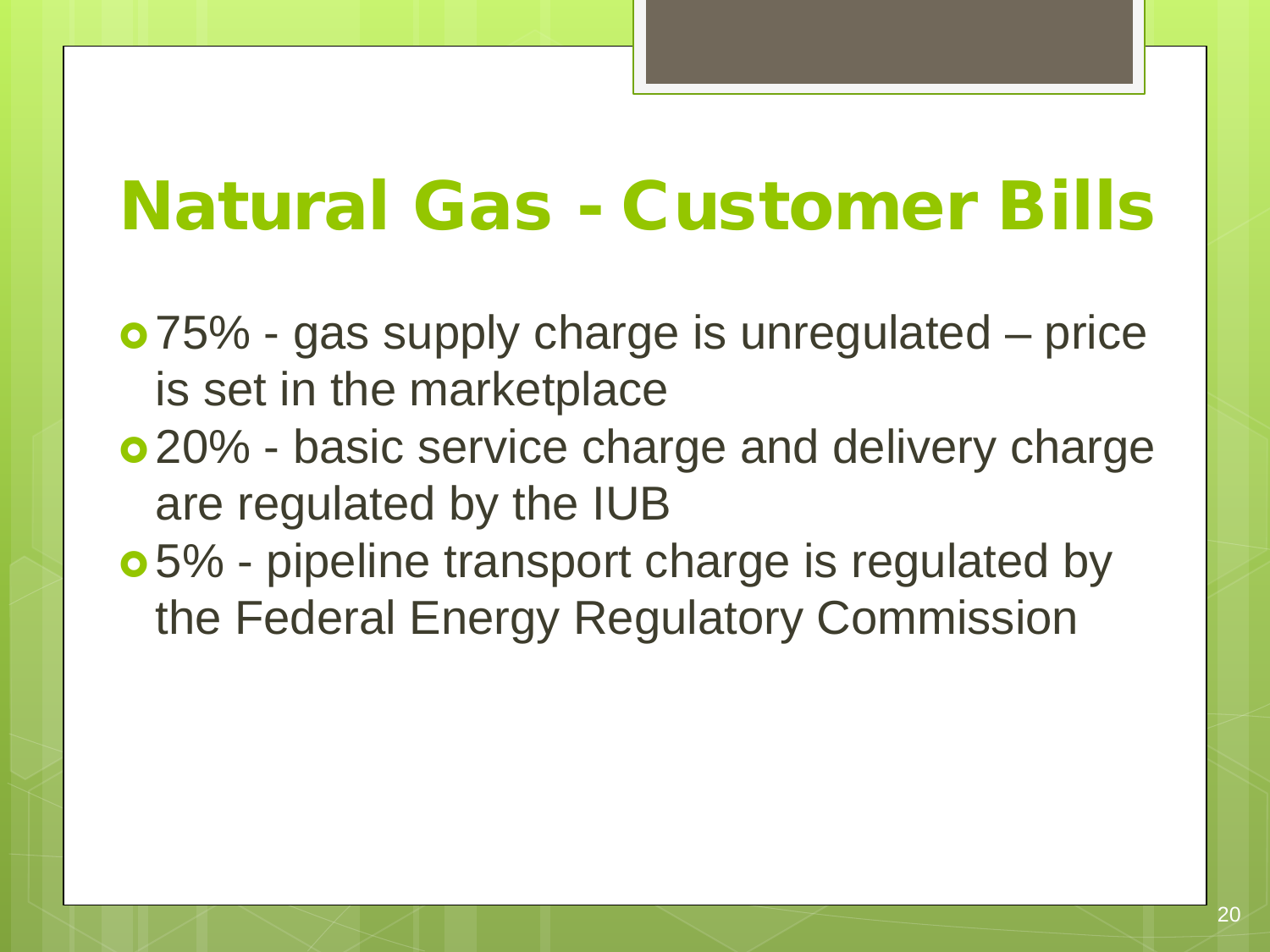#### Natural Gas Issues

#### **o** Shale gas

 Cheap gas benefits economy – heating, electric generation fuel, process feedstock o Natural gas as an electric generation fuel **oResponse to coal regulations** Competition with wind and nuclear **o** Supply questions and fracking concerns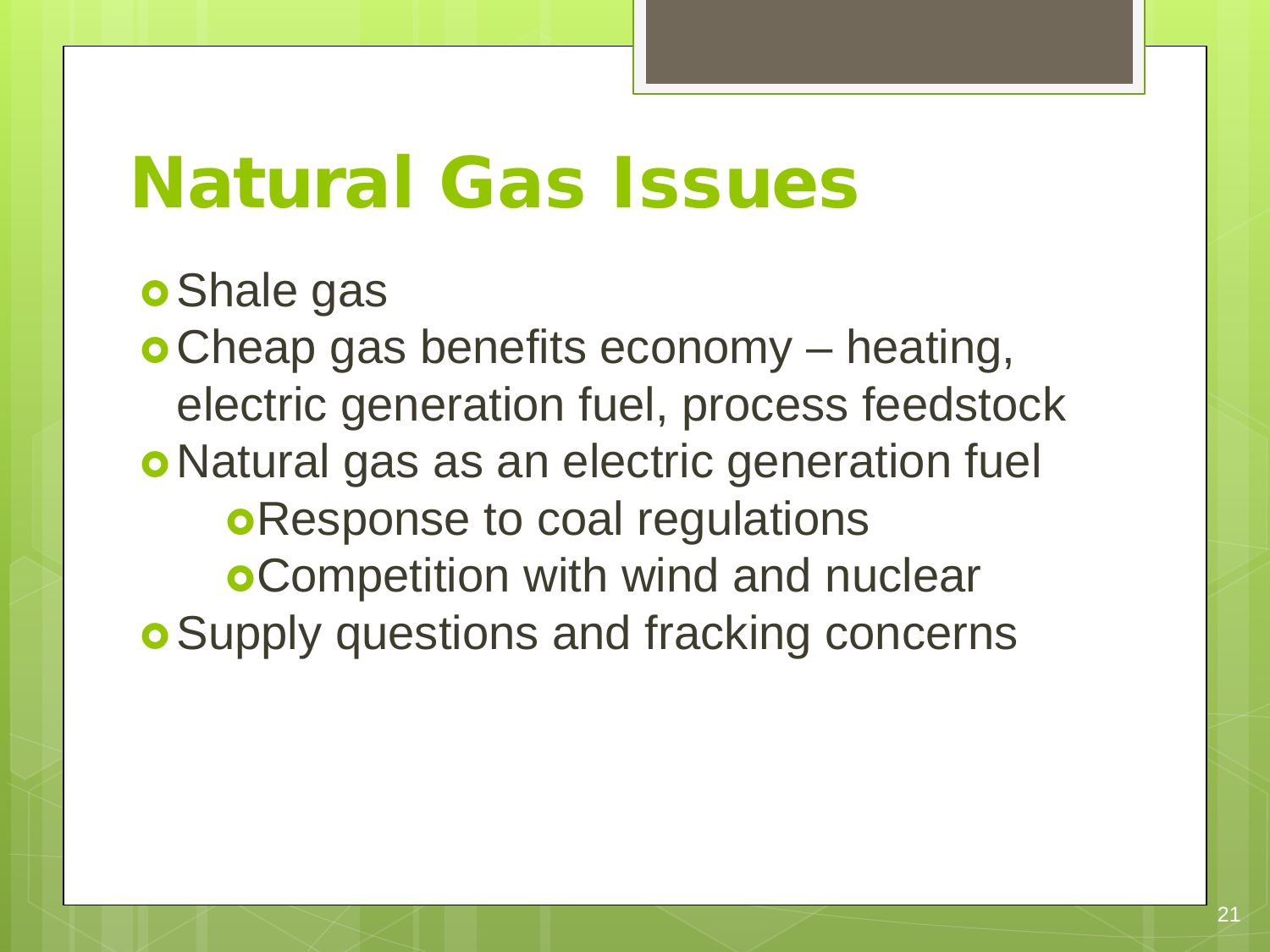### Natural Gas Issues

**o** Regional capacity issues

- Some communities want increased supply for economic development
- o Not enough total demand to support capacity expansion
- **o Feds set rules for interstate pipelines**
- Ethanol production demand for gas leaves little reserve capacity
- o Natural gas service not available in some smaller communities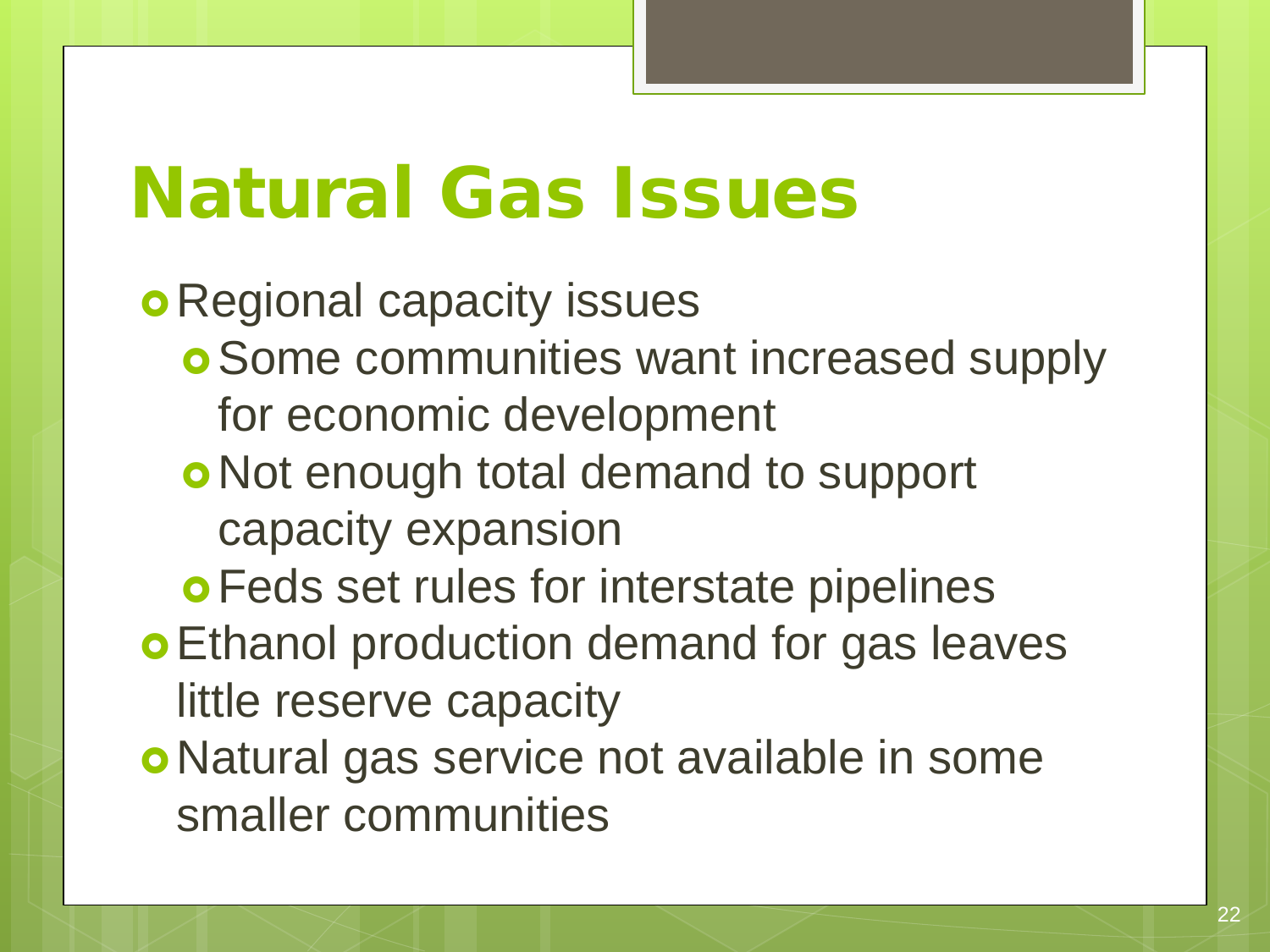#### Water

The IUB regulates the rates of one investor-owned water utility that serves the Quad Cities and Clinton.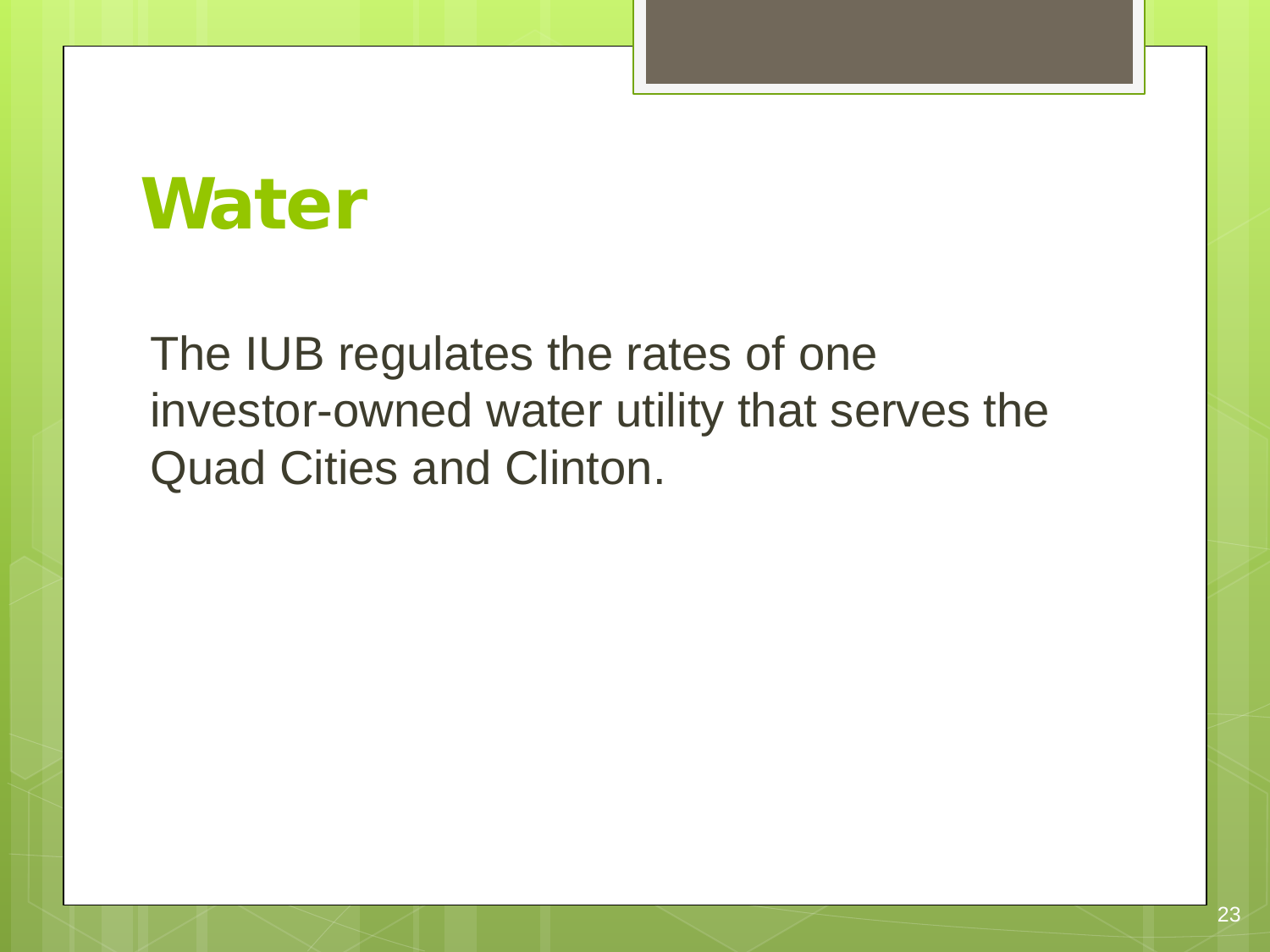# Safety and Engineering

Responsible for regulation of gas and electric service providers and pipeline and electric transmission and distribution companies relating to safety, construction, and operation and maintenance of their facilities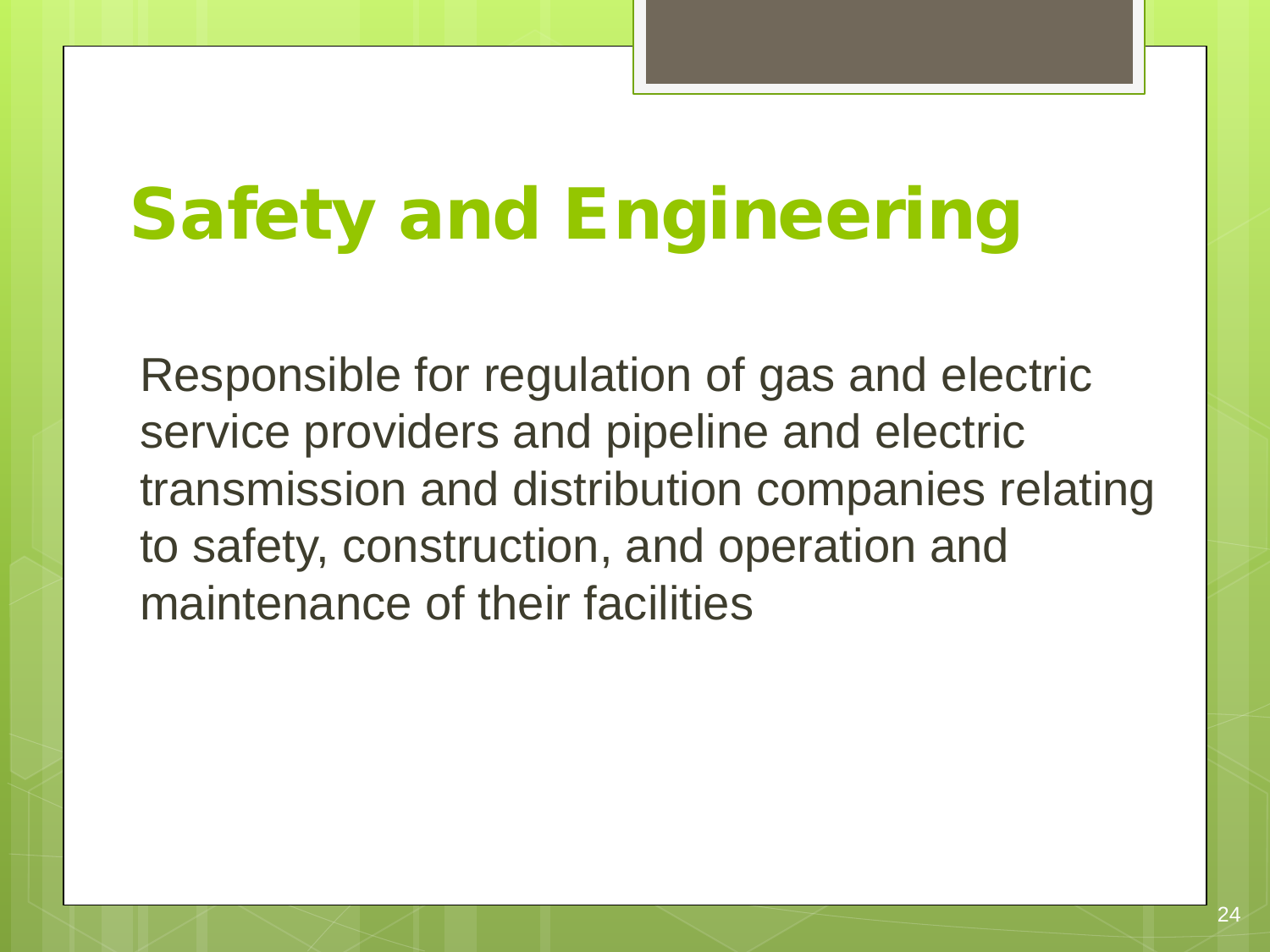# Safety and Engineering

- **o** Review and process petitions for electric transmission line franchises and pipeline permits
- Conduct inspections of natural gas and electric utilities for compliance with safety standards
- **o** Act as an interstate agent for the federal Department of Transportation in pipeline safety matters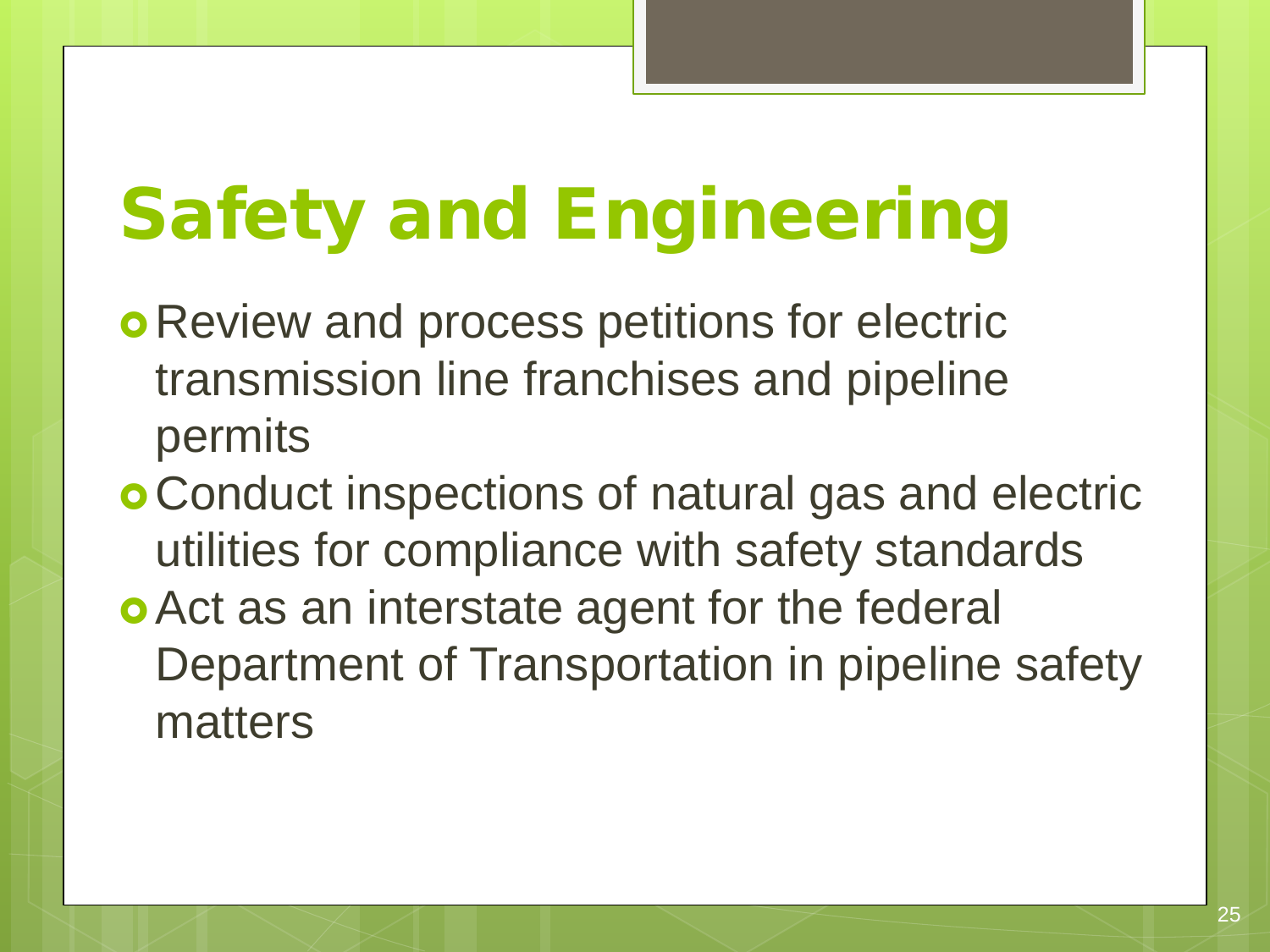# Electric Transmission Line Inspection

IUB inspects 12,300 miles of electric transmission line (69 kV and above) and also the electric distribution system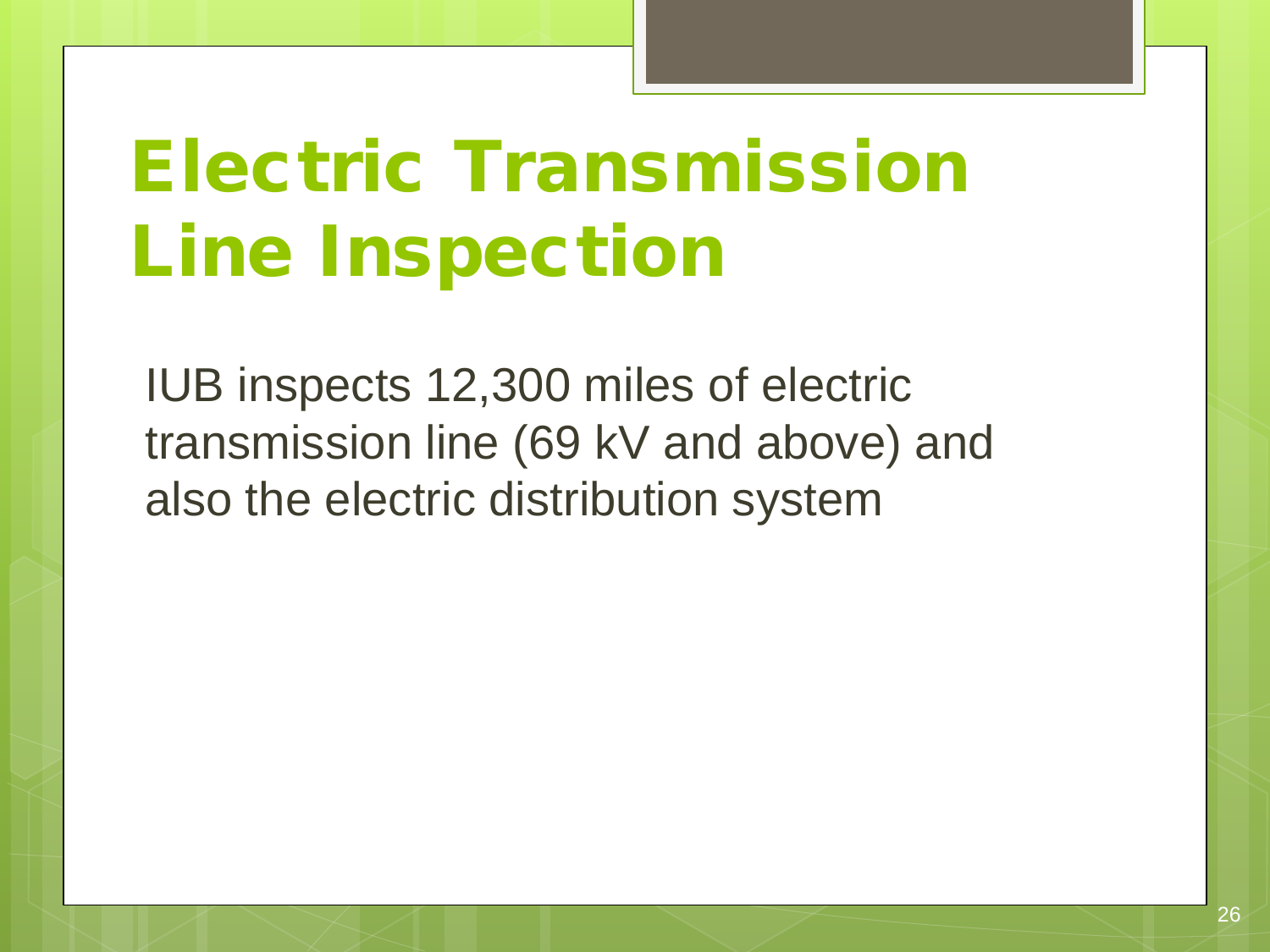# Pipeline Safety Inspections

IUB inspects:

 8,176 miles of natural gas transmission lines o 17,387 miles of natural gas distribution mains 905,520 gas services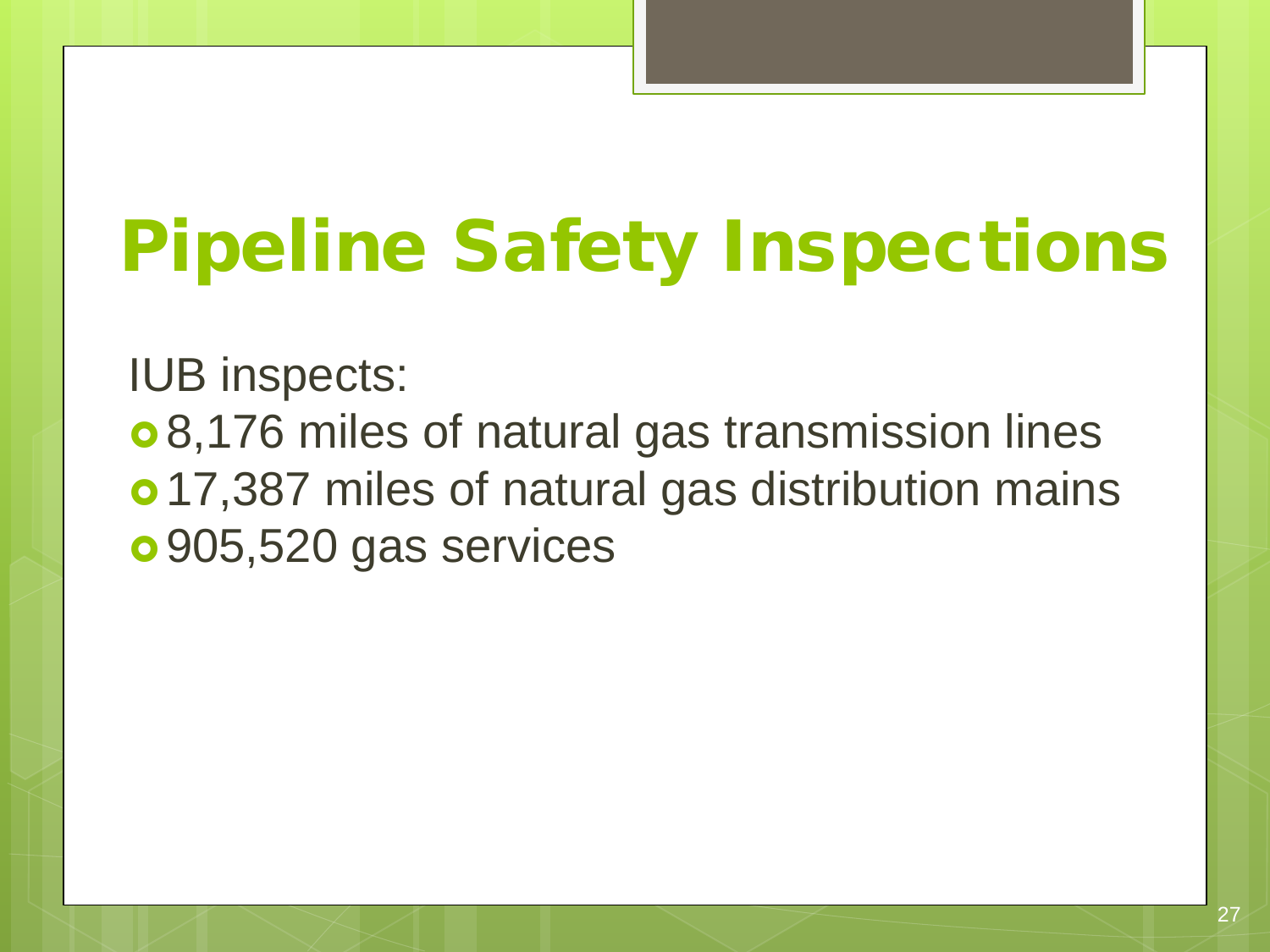## IUB/OCA New Building

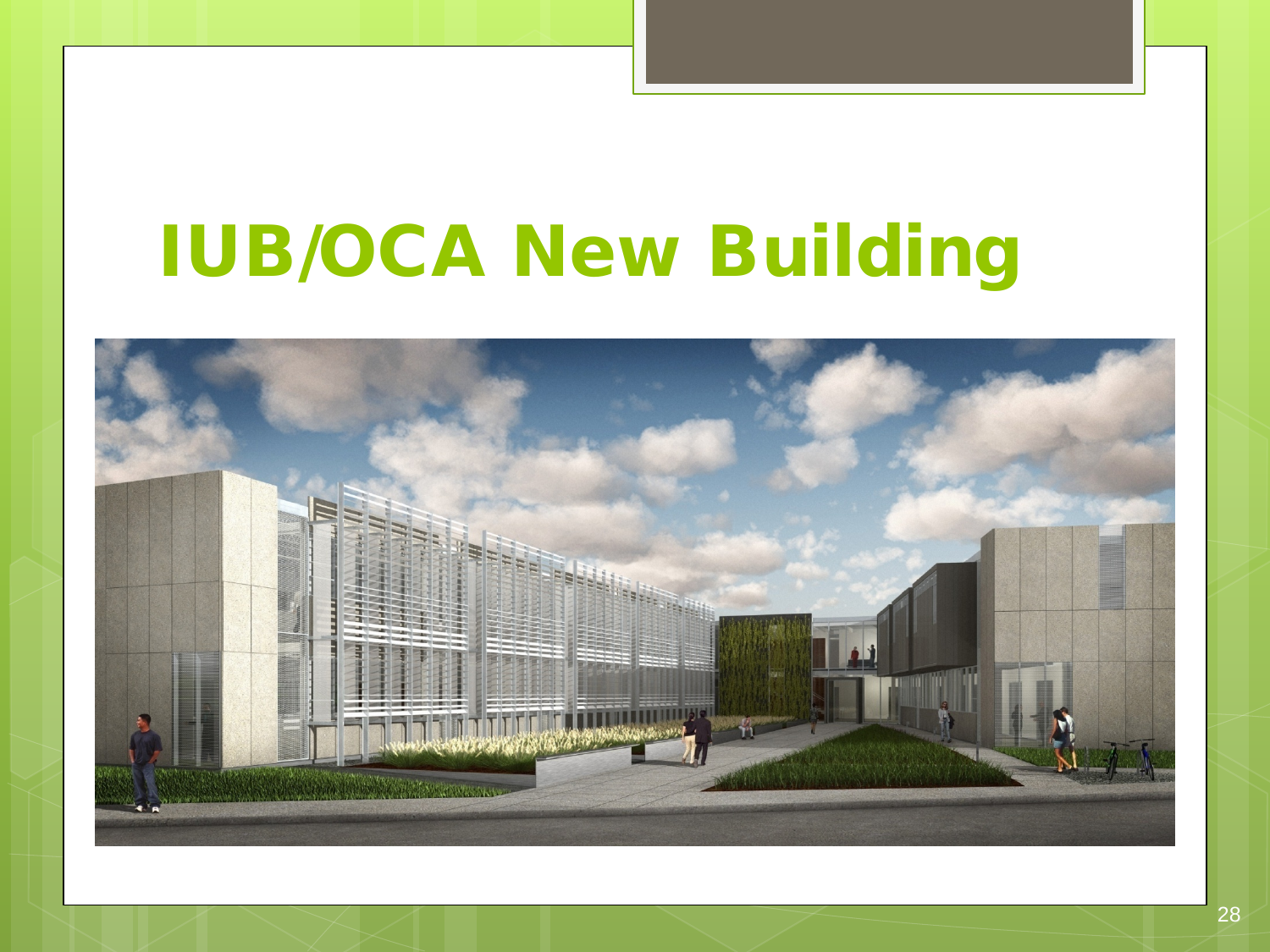# IUB/OCA New Building **Statistics**

- Modeled to use 28 kBtu per square foot/year
- A building built to the current building code would use 73 kBtu per square foot/year
- **o** Building is projected to use 63% less than a baseline energy code new building
- **o** After 11 months of occupancy actual usage of 19.5 KBTU kBtu per square foot/year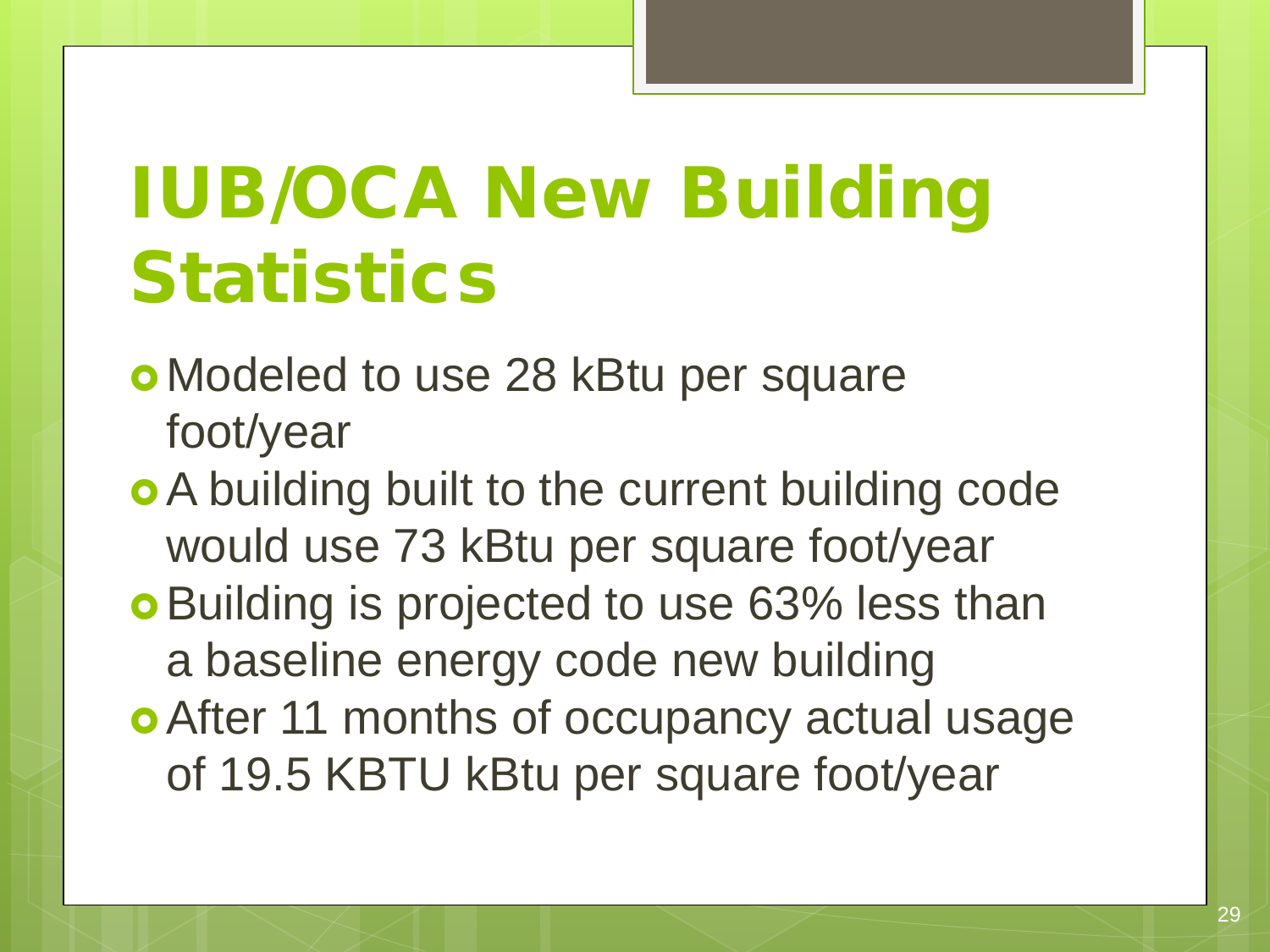# IUB/OCA New Building **Statistics**

o Building area: 44,460 GSF Construction budget: \$9,800,000 LEED Platinum Registered Water & stormwater management o High performance building envelope **o** Daylighting o Horizontal geothermal well HVAC **o** Photovoltaic panels **o Energy management system**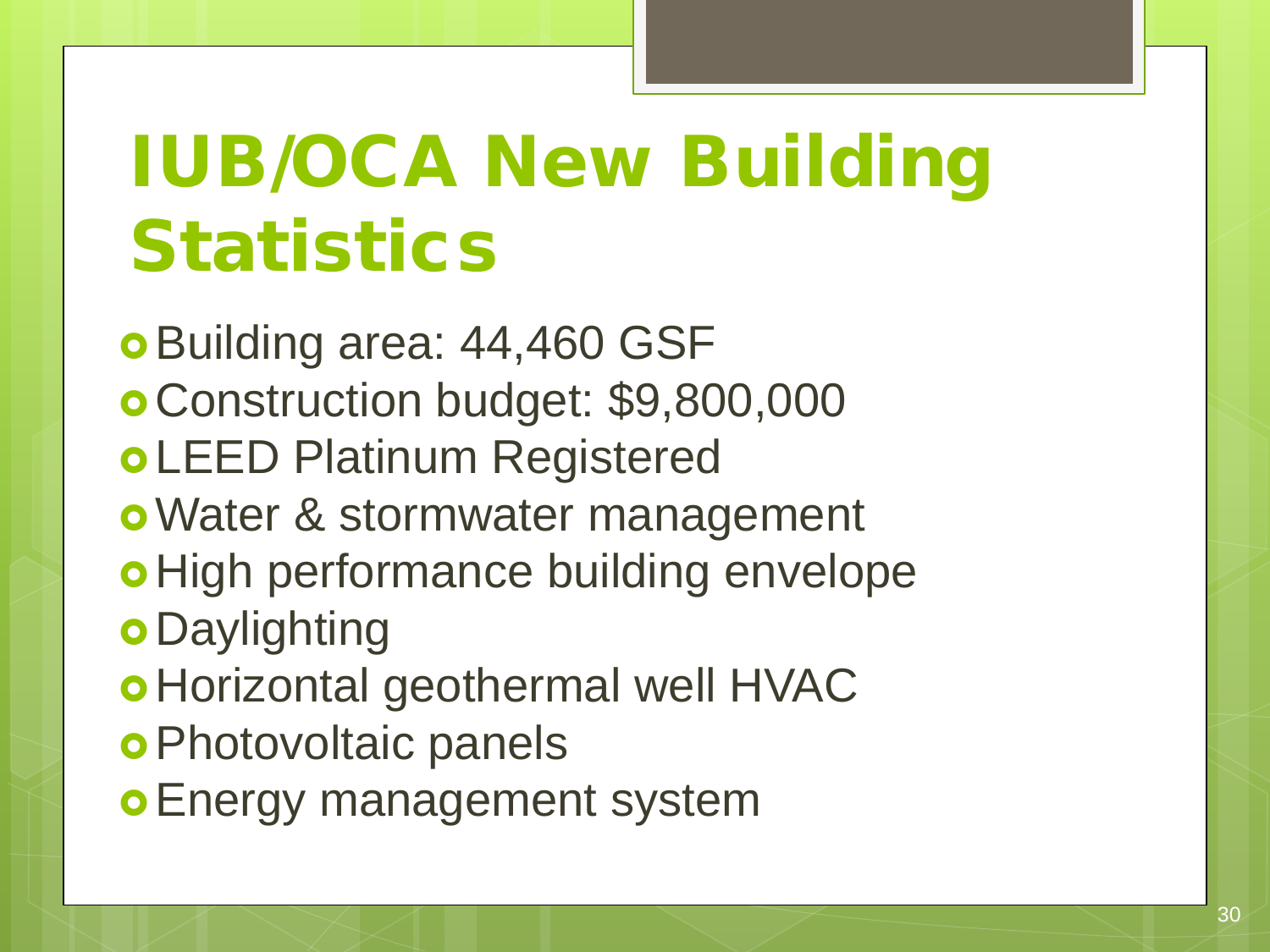### Customer Service Helps Public

 7,000 customer initiated contacts in 2011 o We can help with

- **o** Billing and meter reading disputes
- **o Repair and service Issues**
- Poor customer service
- **o** Slamming and cramming complaints
- **o** Nonpayment of bills
- **o** Disconnection
- **o** Deceptive practices
- Winter moratorium and low-income assistance